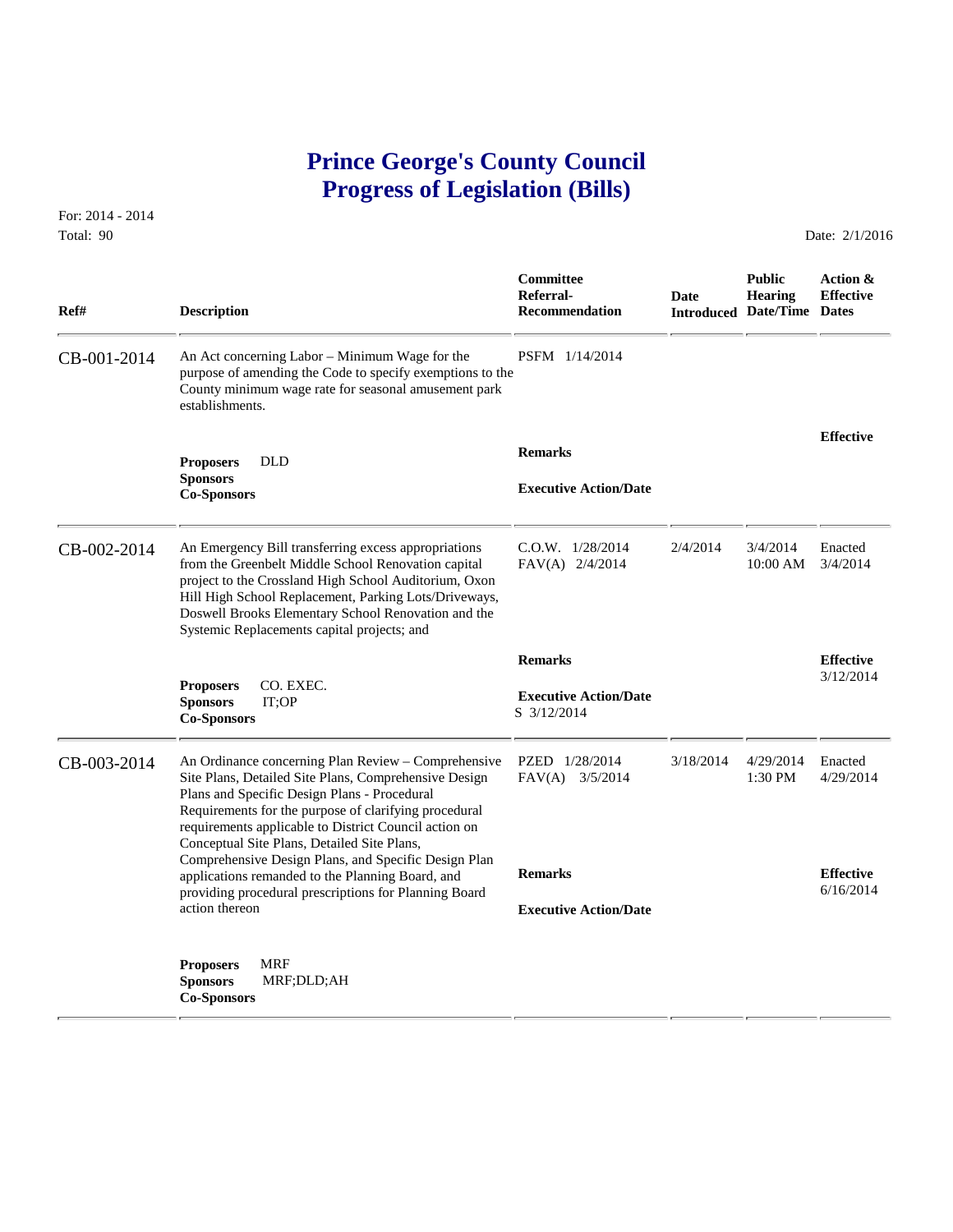| For: 2014-2014<br><b>Total: 90</b> | <b>Prince George's County Council</b><br><b>Progress of Legislation (Bills)</b>                                                                                                                                                                                                                                                                                                                                                                                                                                               |                                                                  |                                       | Page 2 of 21<br>Date: 2/1/2016                                      |                                                                     |
|------------------------------------|-------------------------------------------------------------------------------------------------------------------------------------------------------------------------------------------------------------------------------------------------------------------------------------------------------------------------------------------------------------------------------------------------------------------------------------------------------------------------------------------------------------------------------|------------------------------------------------------------------|---------------------------------------|---------------------------------------------------------------------|---------------------------------------------------------------------|
| Ref#<br>CB-004-2014                | <b>Description</b><br>An Ordinance concerning the R-R Zone for the purpose of PZED 2/4/2014<br>permitting catering establishments in the R-R Zone under FAV(A) 2/19/2014<br>certain circumstances.                                                                                                                                                                                                                                                                                                                            | <b>Committee</b><br>Referral-<br><b>Recommendation</b>           | Date<br><b>Introduced</b><br>3/4/2014 | <b>Public</b><br><b>Hearing</b><br>Date/Time<br>4/8/2014<br>1:30 PM | Action &<br><b>Effective</b><br><b>Dates</b><br>Enacted<br>4/8/2014 |
|                                    | IT<br><b>Proposers</b><br>IT<br><b>Sponsors</b><br><b>Co-Sponsors</b>                                                                                                                                                                                                                                                                                                                                                                                                                                                         | <b>Remarks</b><br><b>Executive Action/Date</b>                   |                                       |                                                                     | <b>Effective</b><br>5/27/2014                                       |
| CB-005-2014                        | An Ordinance concerning Development District Overlay<br>Zones - Development District Standards - Applicability for FAV 3/5/2014<br>the purpose of providing a limited, temporary exemption<br>to certain minimum height restrictions within the<br>Development District Standards imposed by an approved<br>Development District Overlay (D-D-O) Zone in<br>furtherance of an established core vision of County land<br>use policy to locate a regional medical center health<br>campus as a major public health institution. | PZED 2/25/2014<br><b>Remarks</b><br><b>Executive Action/Date</b> | 3/18/2014                             | 4/29/2014<br>1:30 PM                                                | Enacted<br>4/29/2014<br><b>Effective</b><br>4/29/2014               |
|                                    | DLD;WC;MRF;IT;AH<br><b>Proposers</b><br><b>Sponsors</b><br>DLD;MRF;WC;IT;AH<br><b>Co-Sponsors</b>                                                                                                                                                                                                                                                                                                                                                                                                                             |                                                                  |                                       |                                                                     |                                                                     |
| CB-006-2014                        | An Ordinance Video Lottery Facilities for the purpose of<br>defining video lottery facility and terms related thereto,<br>and authorizing a video lottery facility use as a permitted<br>use in the Mixed Use - Transportation Oriented (M-X-T)<br>Zone, subject to certain requirements.                                                                                                                                                                                                                                     | PZED 3/11/2014<br>$FAV(A)$ 3/18/2014                             | 3/25/2014                             | 4/15/2014<br>6:00 PM                                                | Enacted<br>4/15/2014                                                |
|                                    | MRF;WC;DLD;AH;KT;IT<br><b>Proposers</b><br><b>Sponsors</b><br>MRF;WC;DLD;AH;KT;IT<br><b>Co-Sponsors</b>                                                                                                                                                                                                                                                                                                                                                                                                                       | <b>Remarks</b><br><b>Executive Action/Date</b>                   |                                       |                                                                     | <b>Effective</b><br>4/15/2014                                       |
| CB-007-2014                        | An Act concerning Video Lottery Facility Economic<br>Opportunities for the purpose of requiring compliance with $FAV(A)$ 4/3/2014<br>local business, local minority business, and local hiring<br>requirements in a development agreement negotiated by<br>the County Executive and a video lottery operator, subject<br>to the approval of the same by County Council resolution,<br>as a condition of the use of a video lottery facility.                                                                                  | PSFM 3/11/2014                                                   | 4/8/2014                              |                                                                     | Enacted<br>5/6/2014                                                 |
|                                    | <b>Proposers</b><br>MRF;WC;DLD;KT<br>MRF;WC;DLD;KT<br><b>Sponsors</b><br><b>Co-Sponsors</b>                                                                                                                                                                                                                                                                                                                                                                                                                                   | <b>Remarks</b><br><b>Executive Action/Date</b><br>S 5/28/2014    |                                       |                                                                     | <b>Effective</b><br>7/14/2014                                       |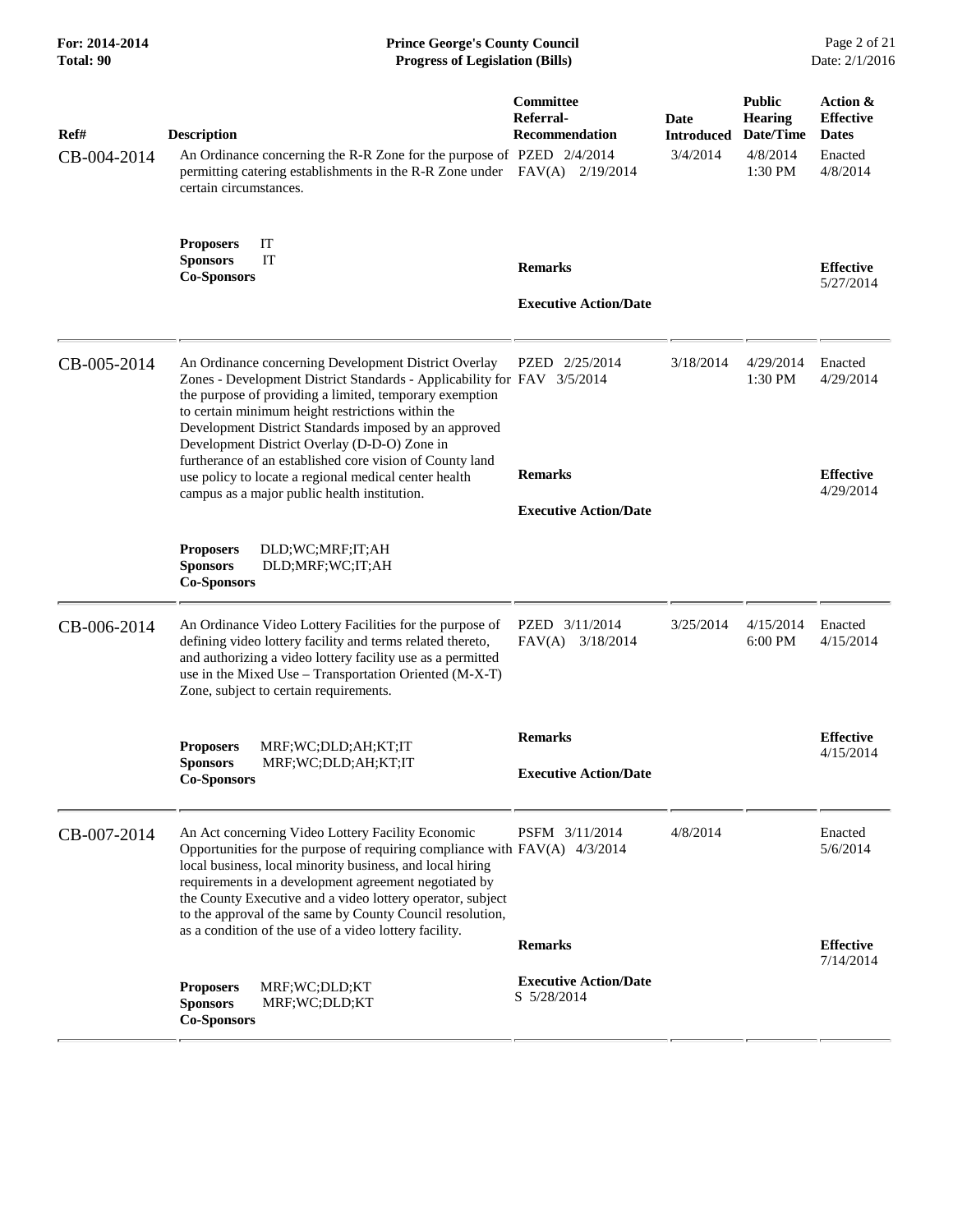| Ref#        | <b>Description</b>                                                                                                                                                                              | Committee<br>Referral-<br>Recommendation                      | <b>Date</b><br><b>Introduced</b> | <b>Public</b><br><b>Hearing</b><br>Date/Time | Action &<br><b>Effective</b><br><b>Dates</b> |
|-------------|-------------------------------------------------------------------------------------------------------------------------------------------------------------------------------------------------|---------------------------------------------------------------|----------------------------------|----------------------------------------------|----------------------------------------------|
| CB-008-2014 | An Ordinance concerning Special Exceptions - Minor<br>Changes for the purpose of amending provisions for<br>limited minor revisions to site plans for approved special<br>exceptions.           | PZED 3/18/2014                                                |                                  |                                              |                                              |
|             | <b>OP</b>                                                                                                                                                                                       | <b>Remarks</b>                                                |                                  |                                              | <b>Effective</b>                             |
|             | <b>Proposers</b><br><b>Sponsors</b><br><b>Co-Sponsors</b>                                                                                                                                       | <b>Executive Action/Date</b>                                  |                                  |                                              |                                              |
| CB-009-2014 | An Ordinance concerning monopoles for the purpose of<br>amending the requirements relating to the maximum<br>height, and minimum setback of monopoles on Volunteer<br>Fire Department property. | PZED 3/25/2014<br>FAV 5/7/2014                                | 5/13/2014                        | 6/17/2014<br>11:00 AM                        | Enacted<br>6/17/2014                         |
|             | <b>OP</b><br><b>Proposers</b><br><b>Sponsors</b><br>OP;IT;MRF                                                                                                                                   | <b>Remarks</b>                                                |                                  |                                              | <b>Effective</b><br>8/1/2014                 |
|             | <b>Co-Sponsors</b>                                                                                                                                                                              | <b>Executive Action/Date</b>                                  |                                  |                                              |                                              |
| CB-010-2014 | An Act establishing a Farmer's Market Sampler's License HEHS 4/1/2014<br>permit and fee for farmers offering cut samples of their<br>produce at County based farmer's markets                   | 7/15/2014<br><b>FAV</b>                                       | 7/23/2014                        | 9/9/2014<br>1:30 PM                          | Enacted<br>9/9/2014                          |
|             | CO. EXEC.<br><b>Proposers</b><br><b>Sponsors</b><br>MRF;ML;KT;IT;DLD;OP<br><b>Co-Sponsors</b>                                                                                                   | <b>Remarks</b><br><b>Executive Action/Date</b><br>S 9/19/2014 |                                  |                                              | <b>Effective</b><br>11/4/2014                |
| CB-011-2014 | An Act prohibiting discrimination based on gender<br>identity.                                                                                                                                  | HEHS 4/8/2014                                                 |                                  |                                              | PI<br>4/8/2014                               |
|             | WC<br><b>Proposers</b><br><b>Sponsors</b><br><b>Co-Sponsors</b>                                                                                                                                 | <b>Remarks</b>                                                |                                  |                                              | <b>Effective</b>                             |
|             |                                                                                                                                                                                                 | <b>Executive Action/Date</b>                                  |                                  |                                              |                                              |
| CB-012-2014 | An Ordinance concerning Rural Residential (R-R) Zone<br>for the purpose of permitting commercial uses in the Rural $FAV(A)$ 5/7/2014<br>Residential (R-R) Zone, under certain circumstances     | PZED 4/8/2014                                                 | 6/3/2014                         | 7/8/2014<br>10:00 AM                         | Enacted<br>7/8/2014                          |
|             | MRF;WC<br><b>Proposers</b><br>MRF;WC<br><b>Sponsors</b><br><b>Co-Sponsors</b>                                                                                                                   | <b>Remarks</b>                                                |                                  |                                              | <b>Effective</b><br>8/22/2014                |
|             |                                                                                                                                                                                                 | <b>Executive Action/Date</b>                                  |                                  |                                              |                                              |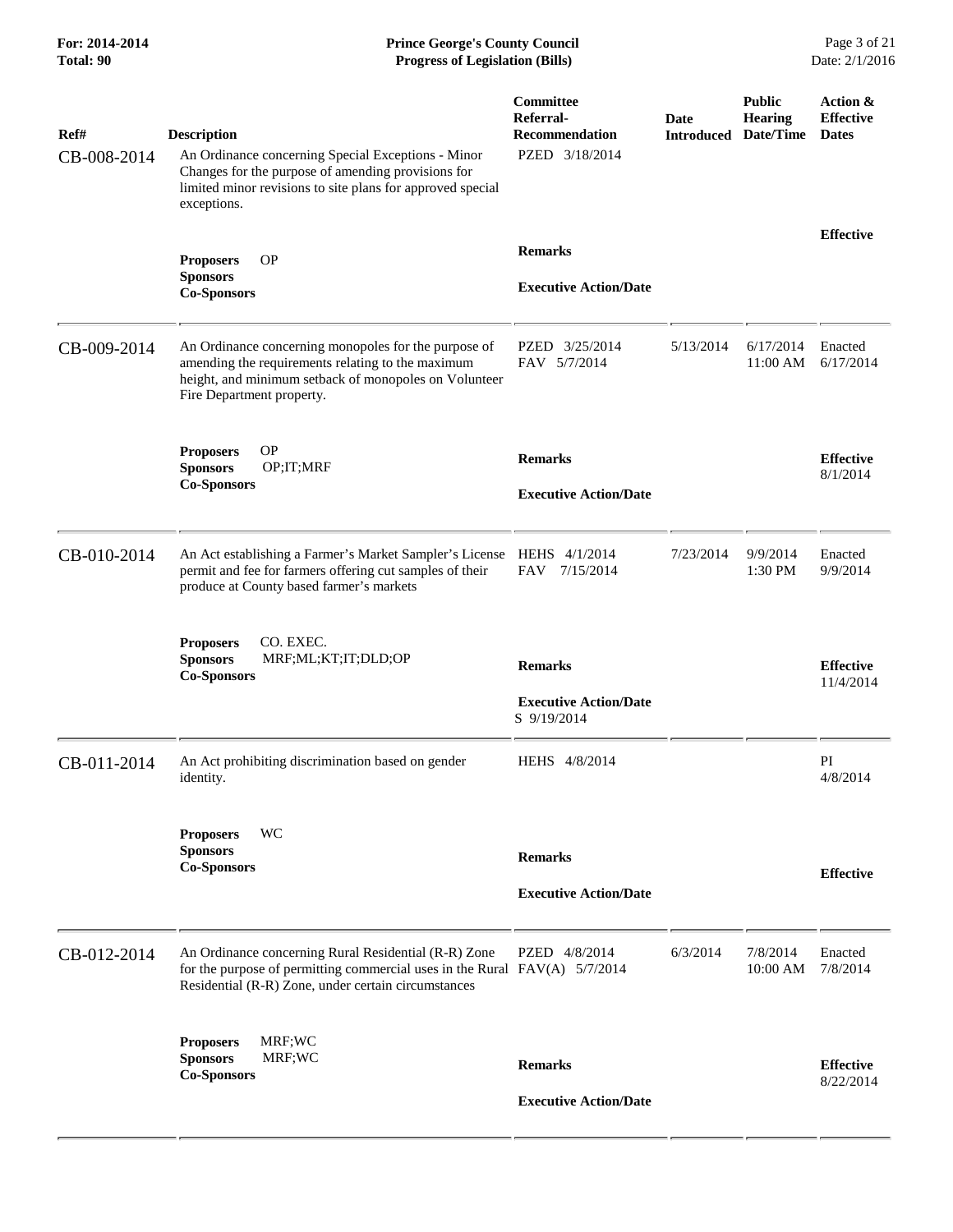| Ref#<br>CB-013-2014 | <b>Description</b><br>An Ordinance concerning Before and After School<br>Recreational Programs for the purpose of amending the<br>age requirements for before and after school recreational<br>programs                                                                                                                                                                                     | Committee<br>Referral-<br><b>Recommendation</b><br>PZED 4/8/2014<br>FAV 5/7/2014 | Date<br><b>Introduced</b><br>5/13/2014 | <b>Public</b><br><b>Hearing</b><br>Date/Time<br>6/17/2014<br>11:00 AM | Action &<br><b>Effective</b><br><b>Dates</b><br>Enacted<br>6/17/2014 |
|---------------------|---------------------------------------------------------------------------------------------------------------------------------------------------------------------------------------------------------------------------------------------------------------------------------------------------------------------------------------------------------------------------------------------|----------------------------------------------------------------------------------|----------------------------------------|-----------------------------------------------------------------------|----------------------------------------------------------------------|
|                     | <b>MRF</b><br><b>Proposers</b><br><b>Sponsors</b><br>MRF;ML;EO;AH;IT;OP<br><b>Co-Sponsors</b>                                                                                                                                                                                                                                                                                               | <b>Remarks</b><br><b>Executive Action/Date</b>                                   |                                        |                                                                       | <b>Effective</b><br>8/1/2014                                         |
| CB-014-2014         | An Act approving the issuance and sale of special<br>obligation bonds in the aggregate principal amount of<br>\$3,000,000 in order to finance planned infrastructure<br>improvements within the Calvert Tract Special Taxing<br><b>District</b>                                                                                                                                             | PSFM 4/22/2014<br>$FAV(A)$ 6/26/2014                                             | 7/30/2014                              | 7/23/2014<br>$10:00$ AM                                               | Enacted<br>7/23/2014                                                 |
|                     | CO. EXEC.<br><b>Proposers</b><br><b>Sponsors</b><br><b>MRF</b><br><b>Co-Sponsors</b>                                                                                                                                                                                                                                                                                                        | <b>Remarks</b><br><b>Executive Action/Date</b><br>S 8/1/2014                     |                                        |                                                                       | <b>Effective</b><br>9/15/2014                                        |
| CB-015-2014         | An Ordinance for the purpose of amending the authority of PZED 4/22/2014<br>a Transit District Overlay Zoning Map Amendment to<br>change underlying zones, clarifying certain applicability<br>and procedural requirements, and authorizing Transit<br>District Development Plans to amend certain design<br>regulations and standards.                                                     | FAV(A) 5/7/2014                                                                  | 6/3/2014                               | 7/8/2014<br>10:00 AM                                                  | Enacted<br>7/8/2014                                                  |
|                     | <b>Proposers</b><br>M-NCPPC<br><b>Sponsors</b><br><b>MRF</b><br><b>Co-Sponsors</b>                                                                                                                                                                                                                                                                                                          | <b>Remarks</b><br><b>Executive Action/Date</b>                                   |                                        |                                                                       | <b>Effective</b><br>7/8/2014                                         |
| CB-016-2014         | An Ordinance concerning M-X-T Zone for the purpose of PZED 4/22/2014<br>amending the Mixed Use Zone Tables of Uses to permit a FAV(A) 5/7/2014<br>vehicle parts store including minor installation services<br>with no outdoor storage as a permitted use in the Mixed<br>Use -Transportation Oriented (M-X-T) Zone, and<br>prohibiting the use in the Mixed Use Community (M-X-C)<br>Zone. | <b>Remarks</b>                                                                   | 6/3/2014                               | 7/8/2014<br>10:00 AM                                                  | Enacted<br>7/8/2014<br><b>Effective</b>                              |
|                     | <b>MRF</b><br><b>Proposers</b><br><b>Sponsors</b><br>MRF;AH<br><b>Co-Sponsors</b>                                                                                                                                                                                                                                                                                                           | <b>Executive Action/Date</b>                                                     |                                        |                                                                       | 7/8/2014                                                             |
| CB-017-2014         | An Act concerning the senior rental leases for the purpose THE 4/29/2014<br>of amending and adding to the landlord-tenant code the<br>requirement for offering of thirty-six month residential<br>leases to persons of a certain age in certain residential<br>dwellings, and generally relating to rental leases in Prince<br>George's County.                                             | <b>Remarks</b>                                                                   |                                        |                                                                       | <b>Effective</b>                                                     |
|                     | WС<br><b>Proposers</b><br><b>Sponsors</b><br><b>Co-Sponsors</b>                                                                                                                                                                                                                                                                                                                             | <b>Executive Action/Date</b>                                                     |                                        |                                                                       |                                                                      |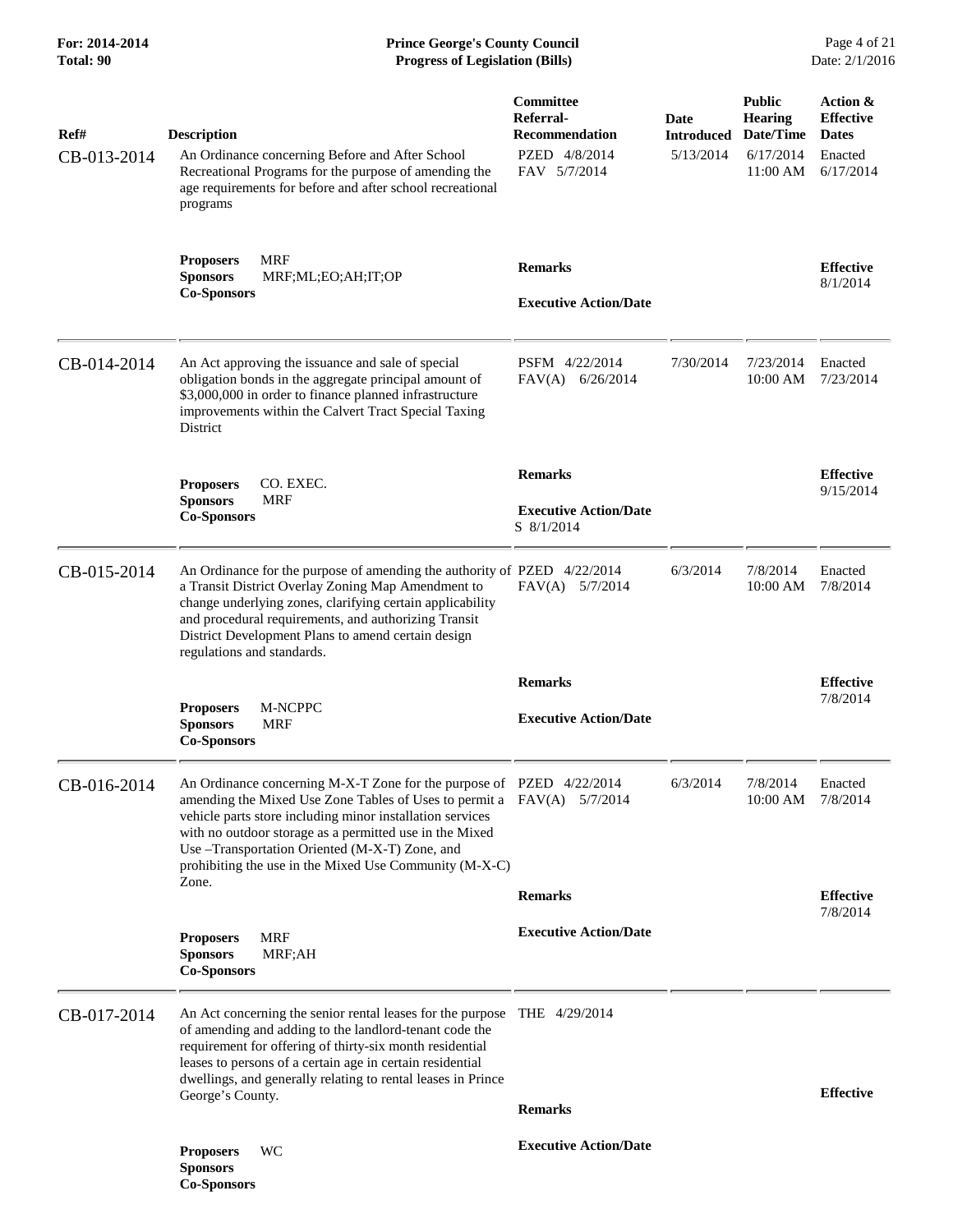| Ref#        | <b>Description</b>                                                                                                                                                                                                                                                                                                                                               | Committee<br>Referral-<br><b>Recommendation</b> | Date<br><b>Introduced</b> | <b>Public</b><br><b>Hearing</b><br>Date/Time | Action &<br><b>Effective</b><br><b>Dates</b> |
|-------------|------------------------------------------------------------------------------------------------------------------------------------------------------------------------------------------------------------------------------------------------------------------------------------------------------------------------------------------------------------------|-------------------------------------------------|---------------------------|----------------------------------------------|----------------------------------------------|
| CB-018-2014 | An Act concerning Grocery Store Tax Credit for the<br>purpose of establishing a tax credit for real property that is HELD<br>used for a grocery store located in an economically<br>disadvantaged or underserved area.                                                                                                                                           | PSFM 4/29/2014<br>6/5/2014<br>FAV(A) 10/9/2014  | 10/14/2014                | 11/12/2014 Enacted<br>12:00 PM               | 11/12/2014                                   |
|             | MRF;WC;DLD;OP;IT;KT<br><b>Proposers</b><br><b>Sponsors</b><br>MRF;WC;DLD;OP;KT;IT<br><b>Co-Sponsors</b>                                                                                                                                                                                                                                                          | <b>Remarks</b>                                  |                           |                                              | <b>Effective</b><br>1/9/2015                 |
|             |                                                                                                                                                                                                                                                                                                                                                                  | <b>Executive Action/Date</b><br>S 11/24/2014    |                           |                                              |                                              |
| CB-019-2014 | An Act concerning County-based Business Certification<br>for the purpose of facilitating the registration of<br>County-based businesses as certified enterprises.                                                                                                                                                                                                | PSFM 4/29/2014<br>FAV 5/7/2014                  | 5/13/2014                 | 6/17/2014<br>$11:00 \text{ AM}$              | Enacted<br>6/17/2014                         |
|             | <b>Proposers</b><br>MRF<br><b>Sponsors</b><br>MRF;KT;AH;IT;DLD;OP<br><b>Co-Sponsors</b>                                                                                                                                                                                                                                                                          | <b>Remarks</b>                                  |                           |                                              | <b>Effective</b><br>8/25/2014                |
|             |                                                                                                                                                                                                                                                                                                                                                                  | <b>Executive Action/Date</b><br>S 7/10/2014     |                           |                                              |                                              |
| CB-020-2014 | An Ordinance concerning Zoning Regulations<br>Public<br>Buildings and Uses - Exceptions for the purpose of<br>providing a Public Buildings and Uses exception from<br>certain prescriptions of the Zoning Ordinance for the<br>proposed Public Safety Communications Center (9-1-1)<br>and Emergency Operations Center facility on Anchor<br>Street in Landover. | FAV 5/7/2014<br><b>Remarks</b>                  | 5/13/2014                 | 6/17/2014<br>11:00 AM                        | Enacted<br>6/17/2014                         |
|             |                                                                                                                                                                                                                                                                                                                                                                  | <b>Executive Action/Date</b>                    |                           |                                              | <b>Effective</b><br>6/17/2014                |
|             | MRF;AH<br><b>Proposers</b><br>MRF;AH;IT;DLD;KT<br><b>Sponsors</b><br><b>Co-Sponsors</b>                                                                                                                                                                                                                                                                          |                                                 |                           |                                              |                                              |
| CB-021-2014 | An Act concerning compost soil materials for the purpose THE 5/13/2014<br>of amending provisions related to soil materials in Class 3<br>fills by incorporating compost soil materials, and generally<br>relating to soil materials in Prince George's County.                                                                                                   |                                                 |                           |                                              |                                              |
|             | <b>Proposers</b><br>ML<br><b>Sponsors</b><br><b>Co-Sponsors</b>                                                                                                                                                                                                                                                                                                  | <b>Remarks</b><br><b>Executive Action/Date</b>  |                           |                                              | <b>Effective</b>                             |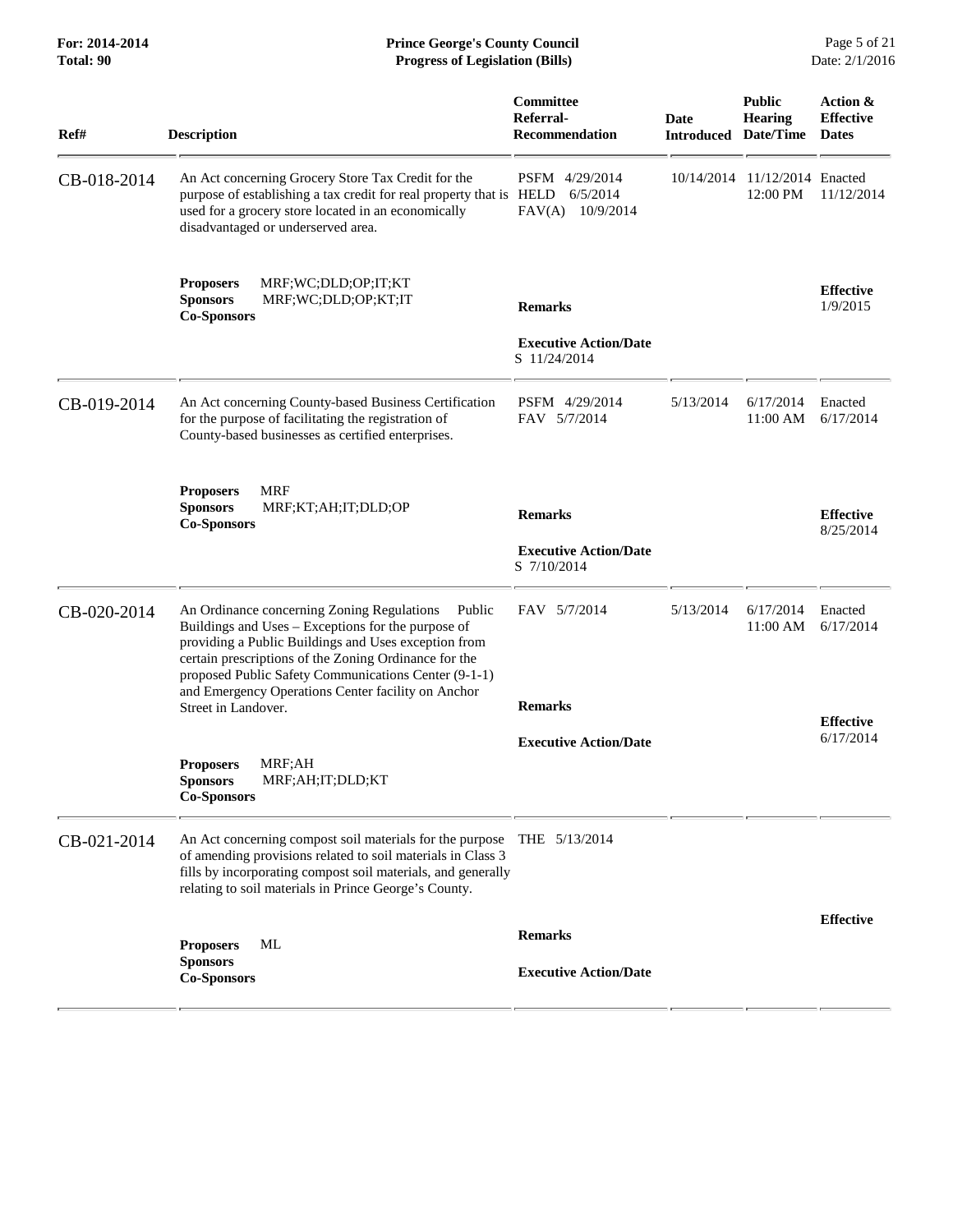| For: 2014-2014<br>Total: 90 | <b>Prince George's County Council</b><br><b>Progress of Legislation (Bills)</b>                                                                                                                                                              |                                                                            |                                        |                                                                               | Page 6 of 21<br>Date: 2/1/2016                             |  |
|-----------------------------|----------------------------------------------------------------------------------------------------------------------------------------------------------------------------------------------------------------------------------------------|----------------------------------------------------------------------------|----------------------------------------|-------------------------------------------------------------------------------|------------------------------------------------------------|--|
| Ref#<br>CB-022-2014         | <b>Description</b><br>An Act concerning Length of Service Award Program for PSFM 5/13/2014<br>the purpose of increasing certain benefits under the Length FAV 9/11/2014<br>of Service Award Program for volunteers and surviving<br>spouses. | Committee<br>Referral-<br><b>Recommendation</b>                            | Date<br><b>Introduced</b><br>9/23/2014 | <b>Public</b><br><b>Hearing</b><br>Date/Time<br>10/21/2014 Enacted<br>1:30 PM | Action &<br><b>Effective</b><br><b>Dates</b><br>10/21/2014 |  |
|                             | ML<br><b>Proposers</b><br><b>Sponsors</b><br>ML;MRF;WC;DLD;AH;EO;OP;IT;KT<br><b>Co-Sponsors</b>                                                                                                                                              | <b>Remarks</b><br><b>Executive Action/Date</b><br>S 11/5/2014              |                                        |                                                                               | <b>Effective</b><br>12/22/2014                             |  |
| CB-023-2014                 | An Act concerning the issuance and sale of General<br>Obligation Bonds in an amount not to exceed Two<br>Hundred Thirty-Five Million Three Hundred Seven<br>Thousand Dollars (\$235,307,000)                                                 | PSFM 5/13/2014<br>FAV 6/5/2014                                             | 6/17/2014                              | 7/15/2014<br>11:00 AM                                                         | Enacted<br>7/15/2014                                       |  |
|                             | CO. EXEC.<br><b>Proposers</b><br><b>Sponsors</b><br>ML;KT;MRF;WC;DLD<br><b>Co-Sponsors</b>                                                                                                                                                   | <b>Remarks</b><br><b>Executive Action/Date</b><br>S 7/22/2014              |                                        |                                                                               | <b>Effective</b><br>9/5/2014                               |  |
| CB-024-2014                 | An Act concerning the issuance and sale of General<br>Obligation Stormwater Management Bonds in an amount<br>not to exceed Fifty-Seven Million Nine Hundred<br>Seventy-Eight Thousand Dollars (\$57,978,000)                                 | PSFM 5/13/2014<br>FAV 6/5/2014                                             | 6/17/2014                              | 7/15/2014<br>11:00 AM                                                         | Enacted<br>7/15/2014                                       |  |
|                             | CO. EXEC.<br><b>Proposers</b><br><b>Sponsors</b><br>ML;KT;MRF;WC;DLD;OP<br><b>Co-Sponsors</b>                                                                                                                                                | <b>Remarks</b><br><b>Executive Action/Date</b><br>S 7/22/2014              |                                        |                                                                               | <b>Effective</b><br>9/5/2014                               |  |
| CB-025-2014                 | An Act amending the County's secondhand personal<br>property and pawn dealers law to prohibit the use of<br>automated purchasing machines (also known as "reverse<br>vending machines")                                                      | PSFM 5/13/2014                                                             |                                        |                                                                               |                                                            |  |
|                             | <b>Proposers</b><br>CO. EXEC.<br><b>Sponsors</b><br><b>Co-Sponsors</b>                                                                                                                                                                       | <b>Remarks</b><br>WITHDRAWN ON<br>6/2/2014<br><b>Executive Action/Date</b> |                                        |                                                                               | <b>Effective</b>                                           |  |
| CB-026-2014                 | Executive Order No. 10-2014 Reorganizational Proposal<br>amending the Schedule of Legislation to change the name<br>of the Department of Environmental Resources                                                                             | $C.0.W.$ $5/13/2014$<br>FAV 5/13/2014                                      | 5/13/2014                              |                                                                               | Approved<br>6/17/2014                                      |  |
|                             | <b>Proposers</b><br>CO. EXEC.<br><b>Sponsors</b><br><b>Co-Sponsors</b>                                                                                                                                                                       | <b>Remarks</b><br><b>Executive Action/Date</b>                             |                                        |                                                                               | <b>Effective</b><br>6/17/2014                              |  |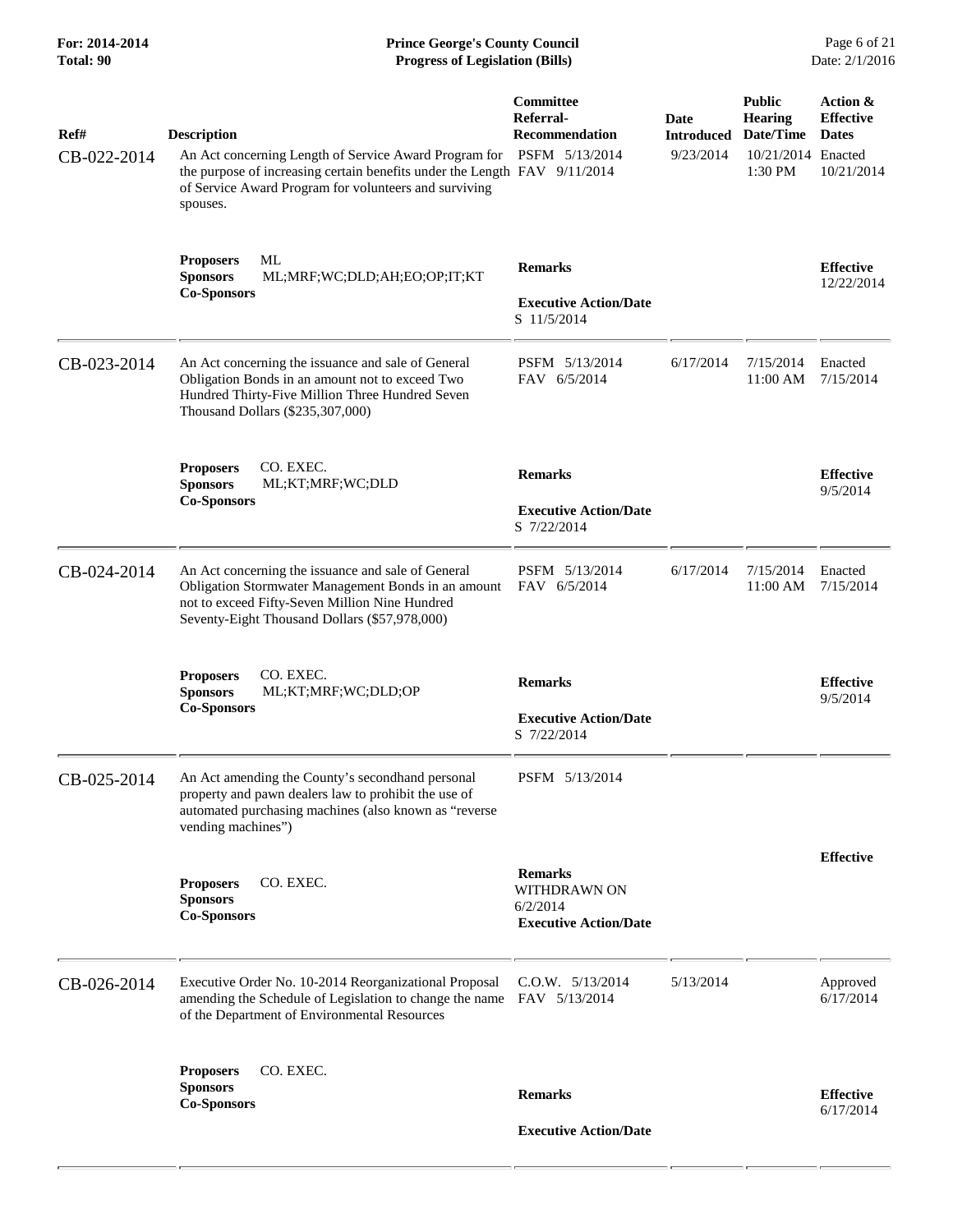| Ref#<br>CB-027-2014 | <b>Description</b><br>An Act amending provisions of the County Code to<br>transfer certain functions and responsibilities to the<br>Department of Permitting, Inspections, and Enforcement                                          | Committee<br>Referral-<br><b>Recommendation</b><br>$C.0.W.$ $5/13/2014$<br>FAV 5/13/2014 | Date<br><b>Introduced</b><br>5/13/2014 | <b>Public</b><br><b>Hearing</b><br>Date/Time<br>6/17/2014<br>11:00 AM | Action &<br><b>Effective</b><br><b>Dates</b><br>Enacted<br>6/17/2014 |
|---------------------|-------------------------------------------------------------------------------------------------------------------------------------------------------------------------------------------------------------------------------------|------------------------------------------------------------------------------------------|----------------------------------------|-----------------------------------------------------------------------|----------------------------------------------------------------------|
|                     | CO. EXEC.<br><b>Proposers</b><br>MRF;IT;DLD<br><b>Sponsors</b><br><b>Co-Sponsors</b>                                                                                                                                                | <b>Remarks</b><br><b>Executive Action/Date</b><br>S 7/10/2014                            |                                        |                                                                       | <b>Effective</b><br>8/25/2014                                        |
| CB-028-2014         | A Subdivision Bill amending provisions of the County<br>Code to transfer certain functions and responsibilities to<br>the Department of Permitting, Inspections, and<br>Enforcement                                                 | $C.0.W.$ $5/13/2014$<br>FAV(A) 5/13/2014                                                 | 5/13/2014                              | 6/17/2014<br>11:00 AM                                                 | Enacted<br>6/17/2014                                                 |
|                     | <b>Proposers</b><br>CO. EXEC.<br><b>Sponsors</b><br>MRF;IT;DLD<br><b>Co-Sponsors</b>                                                                                                                                                | <b>Remarks</b><br><b>Executive Action/Date</b><br>S 7/10/2014                            |                                        |                                                                       | <b>Effective</b><br>8/11/2014                                        |
| CB-029-2014         | An Ordinance amending provisions of Subtitle 27 to<br>transfer certain functions and responsibilities to the<br>Department of Permitting, Inspections, and Enforcement                                                              | $C.0.W.$ $5/13/2014$<br>FAV 5/13/2014                                                    | 5/13/2014                              | 6/17/2014<br>11:00 AM                                                 | Enacted<br>6/17/2014                                                 |
|                     | CO. EXEC.<br><b>Proposers</b><br><b>Sponsors</b><br>MRF;IT;DLD<br><b>Co-Sponsors</b>                                                                                                                                                | <b>Remarks</b><br><b>Executive Action/Date</b>                                           |                                        |                                                                       | <b>Effective</b><br>8/1/2014                                         |
| CB-030-2014         | An Act amending provisions of the County Code pursuant C.O.W. 5/13/2014<br>to Executive Order Number 10-2014 and changing the<br>name relating to the Department of Environmental<br>Resources to the Department of the Environment | FAV 5/13/2014                                                                            | 5/13/2014                              | 6/17/2014<br>11:00 AM                                                 | Enacted<br>6/17/2014                                                 |
|                     | <b>Proposers</b><br>CO. EXEC.<br><b>Sponsors</b><br>MRF;IT;DLD<br><b>Co-Sponsors</b>                                                                                                                                                | <b>Remarks</b><br><b>Executive Action/Date</b><br>S 7/10/2014                            |                                        |                                                                       | <b>Effective</b><br>8/25/2014                                        |
| CB-031-2014         | A Subdivision Bill amending a provision of Subtitle 24<br>pursuant to Executive Order Number 10-2014, changing<br>the name relating to the Department of Environmental<br>Resources to the Department of the Environment            | $C.0.W.$ $5/13/2014$<br>FAV(A) 5/13/2014                                                 | 5/13/2014                              | 6/17/2014<br>11:00 AM                                                 | Enacted<br>6/17/2014                                                 |
|                     | CO. EXEC.<br><b>Proposers</b><br><b>Sponsors</b><br>MRF;IT;DLD<br><b>Co-Sponsors</b>                                                                                                                                                | <b>Remarks</b><br><b>Executive Action/Date</b><br>S 7/10/2014                            |                                        |                                                                       | <b>Effective</b><br>8/11/2014                                        |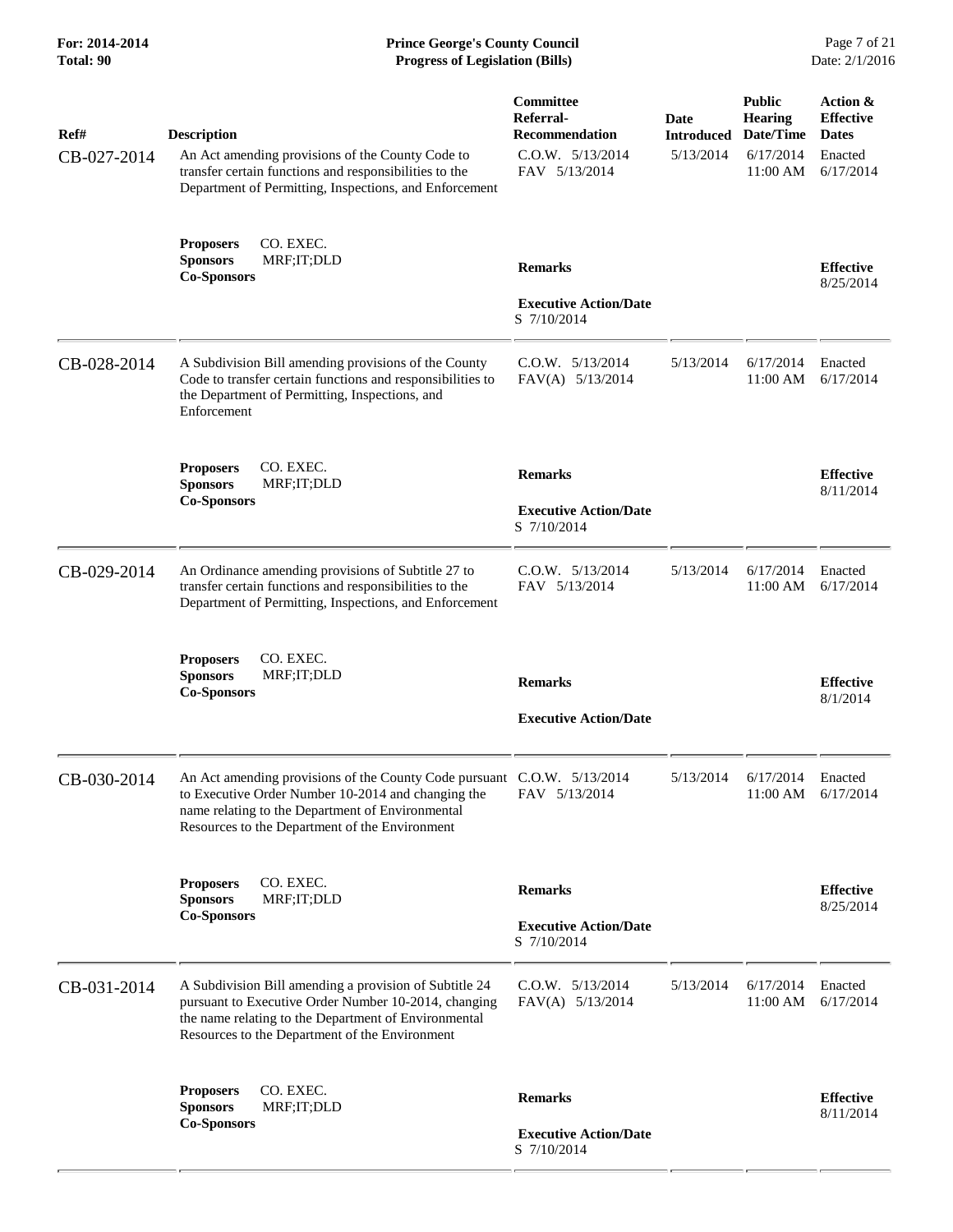**Co-Sponsors** 

| Ref#        | <b>Description</b>                                                                                                                                                                                                                                                                                                                                                         | Committee<br>Referral-<br><b>Recommendation</b>                                                 | Date<br><b>Introduced</b> | <b>Public</b><br><b>Hearing</b><br>Date/Time | Action &<br><b>Effective</b><br><b>Dates</b> |
|-------------|----------------------------------------------------------------------------------------------------------------------------------------------------------------------------------------------------------------------------------------------------------------------------------------------------------------------------------------------------------------------------|-------------------------------------------------------------------------------------------------|---------------------------|----------------------------------------------|----------------------------------------------|
| CB-032-2014 | An Ordinance amending provisions of Subtitle 27<br>pursuant to Executive Order Number 10-2014, and<br>changing the name relating to the Department of<br>Environmental Resources to the Department of the<br>Environment                                                                                                                                                   | $C.0.W.$ $5/13/2014$<br>FAV(A) 5/13/2014                                                        | 5/13/2014                 | 6/17/2014<br>11:00 AM                        | Enacted<br>6/17/2014                         |
|             | CO. EXEC.<br><b>Proposers</b><br><b>Sponsors</b><br>MRF;IT;DLD<br><b>Co-Sponsors</b>                                                                                                                                                                                                                                                                                       | <b>Remarks</b><br><b>Executive Action/Date</b>                                                  |                           |                                              | <b>Effective</b><br>8/1/2014                 |
| CB-033-2014 | An Act approving the Prince George's County portion of<br>the Maryland-National Capital Park and Planning<br>Commission budget and making appropriations and<br>levying certain taxes for FY 2015 for the M-NCPPC                                                                                                                                                          |                                                                                                 | 5/27/2014                 |                                              | Enacted<br>5/27/2014                         |
|             |                                                                                                                                                                                                                                                                                                                                                                            | <b>Remarks</b>                                                                                  |                           |                                              |                                              |
|             | <b>MRF</b><br><b>Proposers</b><br>MRF;WC;DLD;KT;IT<br><b>Sponsors</b><br><b>Co-Sponsors</b>                                                                                                                                                                                                                                                                                | <b>Executive Action/Date</b><br>S 5/30/2014                                                     |                           |                                              | <b>Effective</b><br>7/1/2014                 |
| CB-034-2014 | An Act concerning FY 2015 Current Expense and Capital<br><b>Budgets</b>                                                                                                                                                                                                                                                                                                    |                                                                                                 | 5/27/2014                 |                                              | Enacted<br>5/27/2014                         |
|             | <b>MRF</b><br><b>Proposers</b><br><b>Sponsors</b><br>MRF;WC;DLD;ML;OP;KT;IT<br><b>Co-Sponsors</b>                                                                                                                                                                                                                                                                          | <b>Remarks</b>                                                                                  |                           |                                              |                                              |
|             |                                                                                                                                                                                                                                                                                                                                                                            | <b>Executive Action/Date</b><br>S 5/30/2014                                                     |                           |                                              | <b>Effective</b><br>7/1/2014                 |
| CB-035-2014 | An Act concerning Supplementary Appropriations for the PSFM 6/3/2014<br>purpose of declaring additional revenue and appropriating $FAV(A)$ 6/26/2014<br>to the General Fund to provide for costs that were not<br>anticipated and included in the Approved Fiscal Year 2014<br>Budget and making an adjustment to the Internal Service<br>Fund budget for Fiscal Year 2014 |                                                                                                 | 6/30/2014                 | 7/23/2014<br>10:00 AM                        | Enacted<br>7/23/2014                         |
|             | CO. EXEC.<br><b>Proposers</b><br><b>Sponsors</b><br>MRF<br><b>Co-Sponsors</b>                                                                                                                                                                                                                                                                                              | <b>Remarks</b><br>Retroactive to June 30,<br>2014<br><b>Executive Action/Date</b><br>S 8/1/2014 |                           |                                              | <b>Effective</b><br>9/15/2014                |
| CB-036-2014 | An Act establishing the Re-Entry Preferred Hiring<br>Program; establishing the Re-Entry Preferred Hiring<br>Program Fund; providing for the administration of the<br>Re-Entry Preferred Hiring Program and Re-Entry<br>Preferred Hiring Program Fund; requiring a certain                                                                                                  | PSFM 6/3/2014                                                                                   |                           |                                              |                                              |
|             | appropriation; requiring County agencies, departments and<br>offices to provide a preference for hiring non-violent<br>ex-offenders; providing an exception to the hiring                                                                                                                                                                                                  | <b>Remarks</b>                                                                                  |                           |                                              | <b>Effective</b>                             |
|             | preference requirement; requiring reporting requirements;<br>and generally relating to re-entry hiring.                                                                                                                                                                                                                                                                    | <b>Executive Action/Date</b>                                                                    |                           |                                              |                                              |
|             | КT<br><b>Proposers</b><br><b>Sponsors</b>                                                                                                                                                                                                                                                                                                                                  |                                                                                                 |                           |                                              |                                              |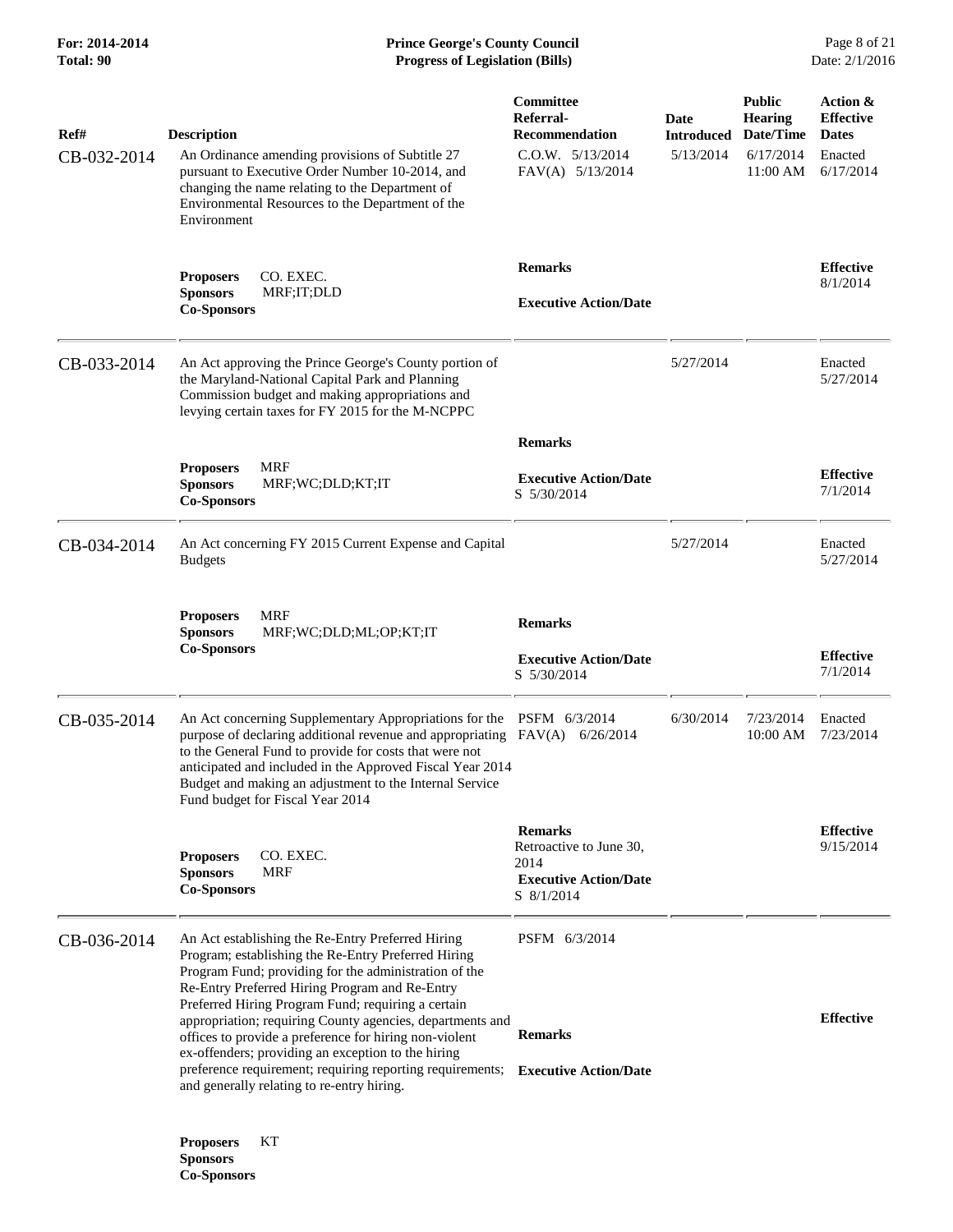| Ref#        | <b>Description</b>                                                                                                                                                                                                                                                                                                                                                   | Committee<br>Referral-<br><b>Recommendation</b>                                                 | Date      | <b>Public</b><br><b>Hearing</b><br><b>Introduced Date/Time</b> | Action &<br><b>Effective</b><br><b>Dates</b> |
|-------------|----------------------------------------------------------------------------------------------------------------------------------------------------------------------------------------------------------------------------------------------------------------------------------------------------------------------------------------------------------------------|-------------------------------------------------------------------------------------------------|-----------|----------------------------------------------------------------|----------------------------------------------|
| CB-037-2014 | An Act encouraging and supporting Supplemental<br>Nutrition Assistance Program (SNAP) acceptance and<br>processing technology at farmer's markets.                                                                                                                                                                                                                   | HEHS 6/3/2014<br>FAV(A) 7/15/2014                                                               | 7/23/2014 | 9/9/2014<br>1:30 PM                                            | Enacted<br>9/9/2014                          |
|             | <b>Proposers</b><br>ML<br><b>Sponsors</b><br>ML;KT;EO;MRF;DLD;OP<br><b>Co-Sponsors</b>                                                                                                                                                                                                                                                                               | <b>Remarks</b><br><b>Executive Action/Date</b><br>S 9/19/2014                                   |           |                                                                | <b>Effective</b><br>1/1/2015                 |
| CB-038-2014 | An Ordinance concerning the I-3 Zone for the purpose of PZED 6/3/2014<br>permitting assisted living facilities, nursing or care homes, FAV(A) 7/2/2014<br>offices and hotels in the I-3 Zone (Planned Industrial /<br>Employment Park), under certain circumstances.                                                                                                 |                                                                                                 | 7/15/2014 | 9/9/2014<br>1:30 PM                                            | Enacted<br>9/9/2014                          |
|             | <b>Proposers</b><br>AH<br><b>Sponsors</b><br>AH<br><b>Co-Sponsors</b>                                                                                                                                                                                                                                                                                                | <b>Remarks</b><br><b>Executive Action/Date</b>                                                  |           |                                                                | <b>Effective</b><br>10/24/2014               |
| CB-039-2014 | A Subdivision Bill permitting the Planning Board to<br>approve private roads and alleys in the C-O Zone under<br>certain circumstances.                                                                                                                                                                                                                              | PZED 6/17/2014<br>FAV(A) 7/2/2014                                                               | 7/15/2014 | 9/9/2014<br>1:30 PM                                            | Enacted<br>9/9/2014                          |
|             | EO<br><b>Proposers</b><br><b>Sponsors</b><br>EO;ML;OP;MRF<br><b>Co-Sponsors</b>                                                                                                                                                                                                                                                                                      | <b>Remarks</b><br><b>Executive Action/Date</b><br>S 9/19/2014                                   |           |                                                                | <b>Effective</b><br>10/20/2014               |
| CB-040-2014 | An Act concerning Supplementary Appropriations for the FAV 6/26/2014<br>purpose of declaring additional revenue and appropriating<br>to the General Fund to provide for costs that were not<br>anticipated and included in the Approved Fiscal Year 2014<br>Budget and making an adjustment to revenue estimates to<br>the Special Revenue Fund for Fiscal Year 2014 |                                                                                                 | 6/30/2014 | 7/23/2014<br>10:00 AM                                          | Enacted<br>7/23/2014                         |
|             | CO. EXEC.<br><b>Proposers</b><br><b>Sponsors</b><br>MRF;KT<br><b>Co-Sponsors</b>                                                                                                                                                                                                                                                                                     | <b>Remarks</b><br>Retroactive to June 30,<br>2014<br><b>Executive Action/Date</b><br>S 8/1/2014 |           |                                                                | <b>Effective</b><br>9/15/2014                |
| CB-041-2014 | An Act concerning building fee waiver for the purpose of THE 6/30/2014<br>establishing a building fee waiver for certain not-for-profit FAV(A) 10/16/2014<br>organizations, and generally relating to building fee<br>exemptions.                                                                                                                                    |                                                                                                 |           | 10/21/2014 11/19/2014 Enacted<br>10:00 AM                      | 11/19/2014                                   |
|             | EO<br><b>Proposers</b><br><b>Sponsors</b><br>EO;DLD;OP;IT;AH;MRF<br><b>Co-Sponsors</b>                                                                                                                                                                                                                                                                               | <b>Remarks</b><br><b>Executive Action/Date</b><br>S 12/4/2014                                   |           |                                                                | <b>Effective</b><br>1/20/2015                |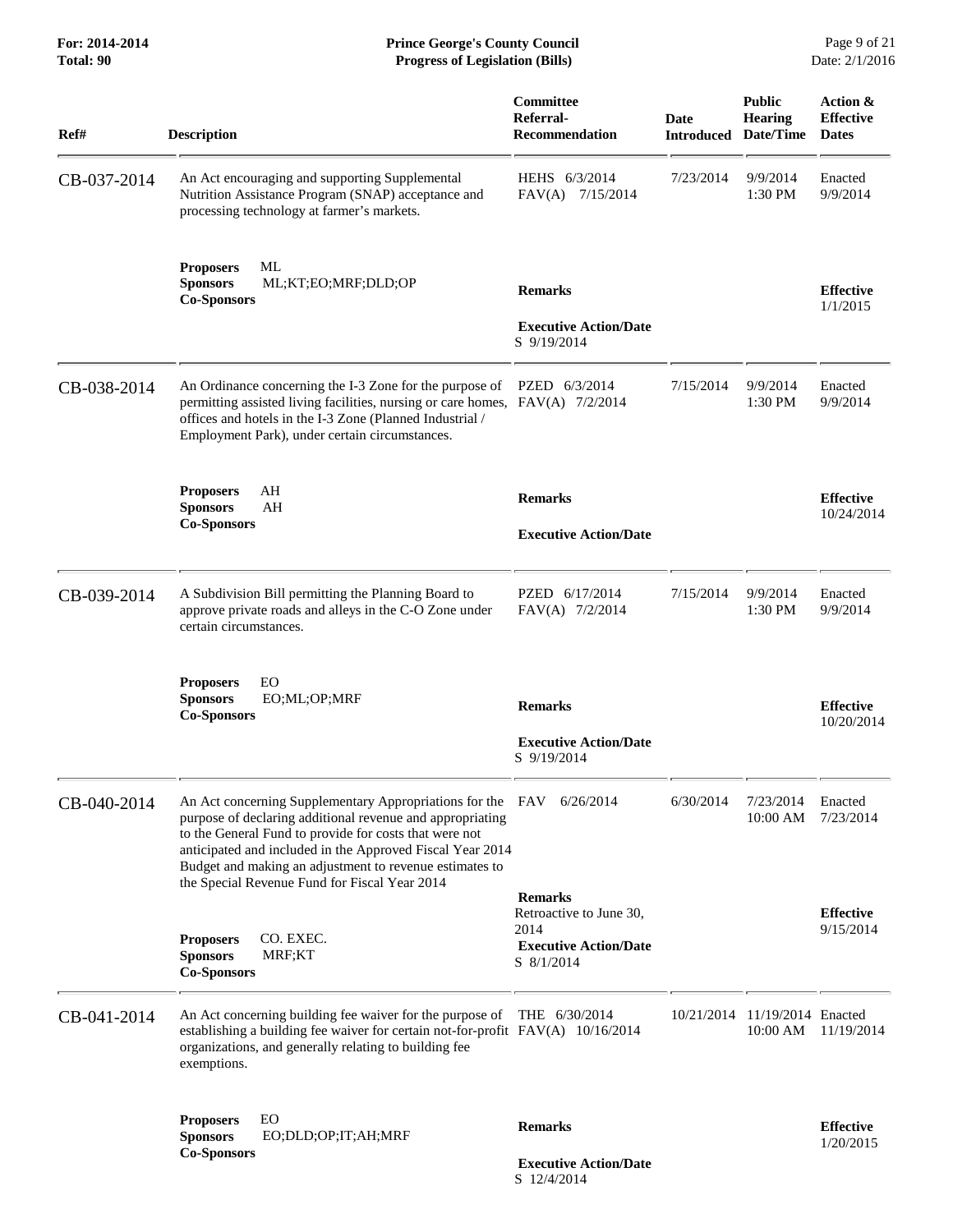| Ref#        | <b>Description</b>                                                                                                                                                                                                                                                                                                                                                                                                                                                                                                                                                 | Committee<br>Referral-<br><b>Recommendation</b>                                                        | Date      | <b>Public</b><br><b>Hearing</b><br><b>Introduced Date/Time</b> | Action &<br><b>Effective</b><br><b>Dates</b> |
|-------------|--------------------------------------------------------------------------------------------------------------------------------------------------------------------------------------------------------------------------------------------------------------------------------------------------------------------------------------------------------------------------------------------------------------------------------------------------------------------------------------------------------------------------------------------------------------------|--------------------------------------------------------------------------------------------------------|-----------|----------------------------------------------------------------|----------------------------------------------|
| CB-042-2014 | An Ordinance concerning a Single Family Neighborhood<br>Stabilization Overlay Zone for the purpose of defining and<br>authorizing a Single Family Neighborhood Stabilization<br>Overlay Zone; providing for the applicability, general<br>procedures, specific Planning Board procedures, specific<br>District Council procedures, purposes of the overlay zone,<br>regulations, amendment of a District, continuance of<br>licenses, Advisory Committee, waiver, penalty, and<br>generally relating to Single Family Neighborhood<br>Stabilization Overlay Zones. | PZED 6/30/2014<br><b>Remarks</b><br><b>Executive Action/Date</b>                                       |           |                                                                | <b>Effective</b>                             |
|             | EO<br><b>Proposers</b><br><b>Sponsors</b><br><b>Co-Sponsors</b>                                                                                                                                                                                                                                                                                                                                                                                                                                                                                                    |                                                                                                        |           |                                                                |                                              |
| CB-043-2014 | An Ordinance concerning Interim Land Use Controls for<br>Military Installation Conformance for the purpose of<br>extending the maximum time for abrogation of certain<br>provisions of Chapter No. 78, 2012 Laws of Prince<br>George's County, Maryland.                                                                                                                                                                                                                                                                                                           | PZED 6/30/2014<br>FAV 7/15/2014                                                                        | 7/23/2014 | 9/9/2014<br>1:30 PM                                            | Enacted<br>9/9/2014                          |
|             | <b>DLD</b><br><b>Proposers</b><br><b>Sponsors</b><br><b>DLD</b><br><b>Co-Sponsors</b>                                                                                                                                                                                                                                                                                                                                                                                                                                                                              | <b>Remarks</b><br><b>Executive Action/Date</b>                                                         |           |                                                                | <b>Effective</b><br>9/9/2014                 |
| CB-044-2014 | An Act concerning borrowing to finance Capital Projects<br>for Public Safety Facilities in an aggregate principal<br>amount not exceeding \$240,839,000, and providing for<br>such borrowing to be submitted to a referendum of the<br>legal voters of the County                                                                                                                                                                                                                                                                                                  | FAV 7/8/2014                                                                                           | 6/30/2014 | 7/23/2014<br>10:00 AM                                          | Enacted<br>7/23/2014                         |
|             | Proposers CO. EXEC.<br>MRF;DLD<br><b>Sponsors</b><br><b>Co-Sponsors</b>                                                                                                                                                                                                                                                                                                                                                                                                                                                                                            | <b>Remarks</b><br>Approved at referendum<br>on 11/4/2014<br><b>Executive Action/Date</b><br>S 8/1/2014 |           |                                                                | <b>Effective</b><br>11/18/2014               |
| CB-045-2014 | An Act concerning borrowing to finance Capital Projects<br>for Library Facilities in an aggregate principal amount not FAV 7/8/2014<br>exceeding \$32,243,000, and providing for such borrowing<br>to be submitted to a referendum of the legal voters of the<br>County                                                                                                                                                                                                                                                                                            | PSFM 6/30/2014                                                                                         | 6/30/2014 | 7/23/2014<br>10:00 AM                                          | Enacted<br>7/23/2014                         |
|             | CO. EXEC.<br><b>Proposers</b><br><b>Sponsors</b><br>ML;MRF;OP;KT<br><b>Co-Sponsors</b>                                                                                                                                                                                                                                                                                                                                                                                                                                                                             | <b>Remarks</b><br>Approved at referendum<br>on 11/4/2014<br><b>Executive Action/Date</b><br>S 8/1/2014 |           |                                                                | <b>Effective</b><br>11/18/2014               |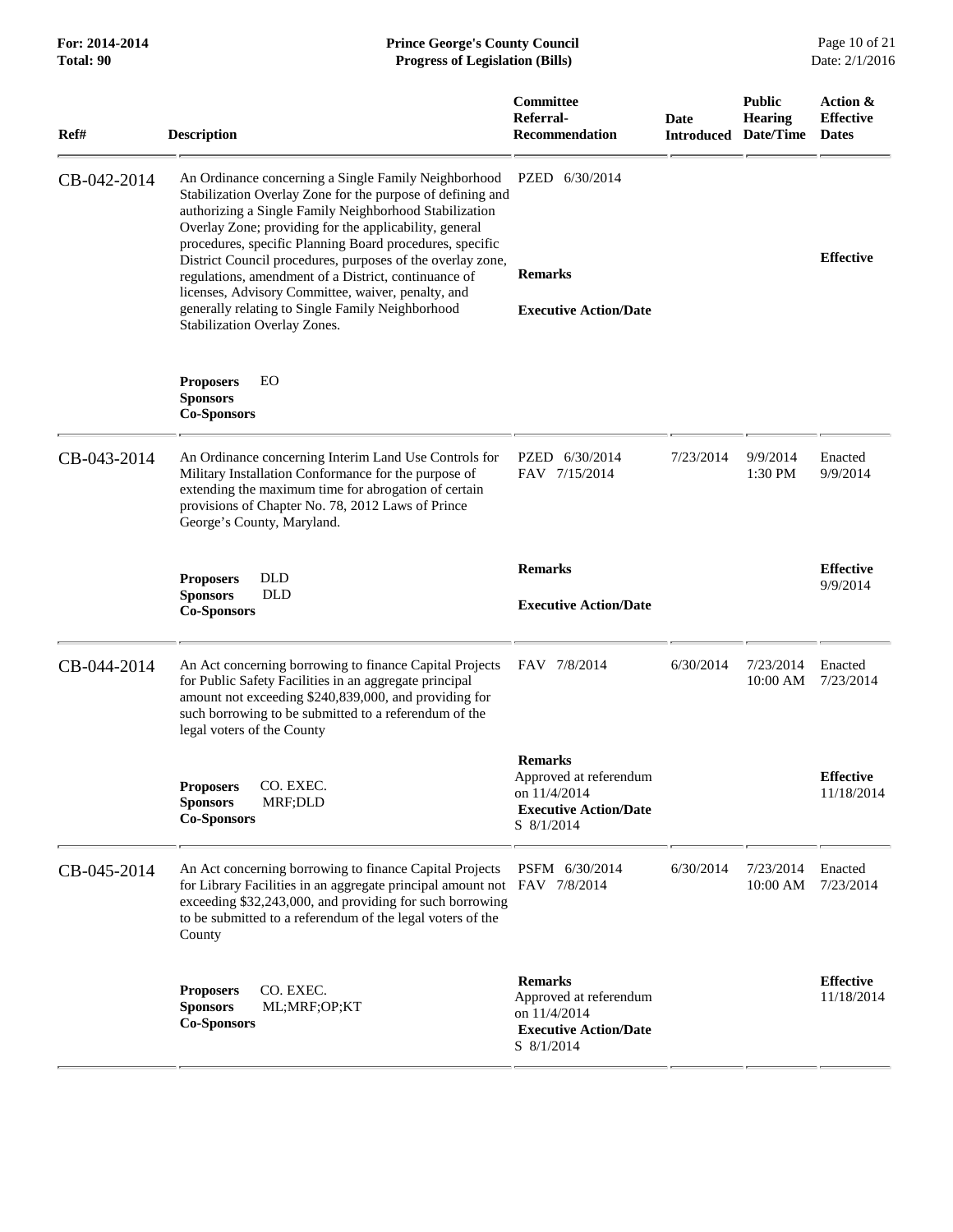| Ref#        | <b>Description</b>                                                                                                                                                                                                                                                                   | Committee<br>Referral-<br><b>Recommendation</b>                                                        | <b>Date</b><br><b>Introduced</b> | <b>Public</b><br><b>Hearing</b><br>Date/Time | Action &<br><b>Effective</b><br><b>Dates</b> |
|-------------|--------------------------------------------------------------------------------------------------------------------------------------------------------------------------------------------------------------------------------------------------------------------------------------|--------------------------------------------------------------------------------------------------------|----------------------------------|----------------------------------------------|----------------------------------------------|
| CB-046-2014 | An Act concerning borrowing to finance Capital Projects<br>for Prince George's Community College Facilities in an<br>aggregate principal amount not exceeding \$93,617,000,<br>and providing for such borrowing to be submitted to a<br>referendum of the legal voters of the County | PSFM 6/30/2014<br>FAV 7/8/2014                                                                         | 6/30/2014                        | 7/23/2014<br>10:00 AM                        | Enacted<br>7/23/2014                         |
|             | <b>Proposers</b><br>CO. EXEC.<br><b>Sponsors</b><br>MRF;IT;DLD;OP<br><b>Co-Sponsors</b>                                                                                                                                                                                              | <b>Remarks</b><br>Approved at referendum<br>on 11/4/2014<br><b>Executive Action/Date</b><br>S 8/1/2014 |                                  |                                              | <b>Effective</b><br>11/18/2014               |
| CB-047-2014 | An Act concerning borrowing to finance Capital Projects<br>for County Buildings in an aggregate principal amount not FAV 7/8/2014<br>exceeding \$238,182,000, and providing for such<br>borrowing to be submitted to a referendum of the legal<br>voters of the County               | PSFM 6/30/2014                                                                                         | 6/30/2014                        | 7/23/2014<br>10:00 AM                        | Enacted<br>7/23/2014                         |
|             | <b>Proposers</b><br>CO. EXEC.<br><b>Sponsors</b><br>MRF;DLD;ML;IT<br><b>Co-Sponsors</b>                                                                                                                                                                                              | <b>Remarks</b><br>Approved at referendum<br>on 11/4/2014<br><b>Executive Action/Date</b><br>S 8/1/2014 |                                  |                                              | <b>Effective</b><br>11/18/2014               |
| CB-048-2014 | An Act concerning borrowing to finance Capital Projects<br>for Public Works and Transportation Facilities in an<br>aggregate principal amount not exceeding \$122,385,000,<br>and providing for such borrowing to be submitted to a<br>referendum of the legal voters of the County  | PSFM 6/30/2014<br>FAV 7/8/2014                                                                         | 6/30/2014                        | 7/23/2014<br>10:00 AM                        | Enacted<br>7/23/2014                         |
|             | CO. EXEC.<br><b>Proposers</b><br><b>Sponsors</b><br>MRF;DLD;ML;OP;IT;KT<br><b>Co-Sponsors</b>                                                                                                                                                                                        | <b>Remarks</b><br>Approved at referendum<br>on 11/4/2014<br><b>Executive Action/Date</b><br>S 8/1/2014 |                                  |                                              | <b>Effective</b><br>11/18/2014               |
| CB-049-2014 | An Act concerning Automated Purchasing Machines for<br>the purpose of defining automated purchasing machines,<br>prohibiting automated purchasing machines; providing for<br>certain fines and penalties; and generally relating to<br>automated purchasing machines.                | PSFM 7/8/2014<br>NR 9/9/2014                                                                           | 7/8/2014                         | 9/9/2014<br>1:30 PM                          | Enacted<br>9/16/2014                         |
|             | AH<br><b>Proposers</b><br><b>Sponsors</b><br>AH;DLD;MRF;ML;EO;OP;IT<br><b>Co-Sponsors</b>                                                                                                                                                                                            | <b>Remarks</b><br><b>Executive Action/Date</b><br>S 9/25/2014                                          |                                  |                                              | <b>Effective</b><br>10/1/2014                |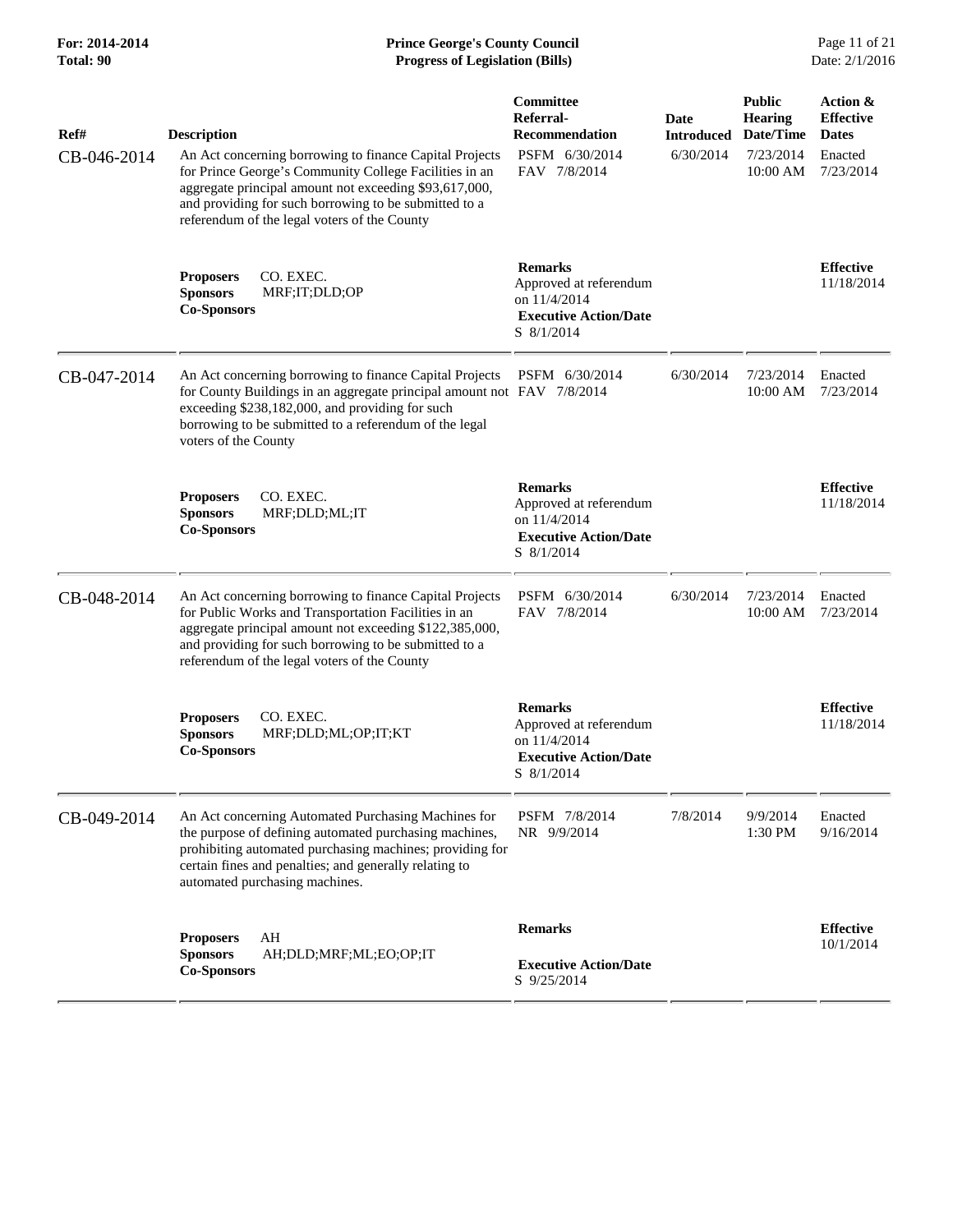| For: 2014-2014<br>Total: 90 | <b>Prince George's County Council</b><br>Date: 2/1/2016<br><b>Progress of Legislation (Bills)</b>                                                                                                                                                                                                                                                                                                                                                                                                |                                                                                          |                                        |                                                                       |                                                                      |
|-----------------------------|--------------------------------------------------------------------------------------------------------------------------------------------------------------------------------------------------------------------------------------------------------------------------------------------------------------------------------------------------------------------------------------------------------------------------------------------------------------------------------------------------|------------------------------------------------------------------------------------------|----------------------------------------|-----------------------------------------------------------------------|----------------------------------------------------------------------|
| Ref#<br>CB-050-2014         | <b>Description</b><br>An Act concerning the amendment of Section 822, Charter C.O.W. 6/30/2014<br>of Prince George's County to clarify that general obligation FAV 7/8/2014<br>bonds shall be in serial and/or term form.                                                                                                                                                                                                                                                                        | <b>Committee</b><br>Referral-<br><b>Recommendation</b>                                   | Date<br><b>Introduced</b><br>6/30/2014 | <b>Public</b><br><b>Hearing</b><br>Date/Time<br>7/23/2014<br>10:00 AM | Action &<br><b>Effective</b><br><b>Dates</b><br>Enacted<br>7/23/2014 |
|                             | <b>MRF</b><br><b>Proposers</b><br><b>Sponsors</b><br>MRF;DLD;AH;ML<br><b>Co-Sponsors</b>                                                                                                                                                                                                                                                                                                                                                                                                         | <b>Remarks</b><br>Approved at referendum<br>on 11/4/2014<br><b>Executive Action/Date</b> |                                        |                                                                       | <b>Effective</b><br>12/5/2014                                        |
| CB-051-2014                 | An Act concerning the amendment of Section 407, Charter C.O.W. 6/30/2014<br>of Prince George's County for the purpose of proposing an FAV 7/8/2014<br>amendment to Section 407 of the Charter of Prince<br>George's County to provide that immediately upon a<br>vacancy in the Office of the County Executive, the Chief<br>Administrative Officer shall become the Acting County<br>Executive until a County Executive is chosen by the<br>methods established in this Section of the Charter. | <b>Remarks</b><br>Approved at referendum<br>on 11/4/2014                                 | 6/30/2014                              | 7/23/2014<br>10:00 AM                                                 | Enacted<br>7/23/2014<br><b>Effective</b><br>12/5/2014                |
|                             | <b>MRF</b><br><b>Proposers</b><br><b>Sponsors</b><br>MRF;DLD;AH;ML;OP<br><b>Co-Sponsors</b>                                                                                                                                                                                                                                                                                                                                                                                                      | <b>Executive Action/Date</b>                                                             |                                        |                                                                       |                                                                      |
| CB-052-2014                 | An Act proposing amendments to Sections 317, 809, 1008, C.O.W. 6/30/2014<br>and 1105 of the Charter of Prince George's County to<br>change the number of designated newspapers of record<br>from three to one or more; and to designate two or more<br>primary sources of County maintained electronic media<br>available to the public for publication and transmission of                                                                                                                      | FAV 7/8/2014                                                                             | 6/30/2014                              | 7/23/2014<br>10:00 AM                                                 | Enacted<br>7/23/2014                                                 |
|                             | official County notices.                                                                                                                                                                                                                                                                                                                                                                                                                                                                         | <b>Remarks</b><br>Approvd at referendum on<br>11/4/2014<br><b>Executive Action/Date</b>  |                                        |                                                                       | <b>Effective</b><br>12/5/2014                                        |
|                             | <b>MRF</b><br><b>Proposers</b><br><b>Sponsors</b><br>MRF;DLD;AH<br><b>Co-Sponsors</b>                                                                                                                                                                                                                                                                                                                                                                                                            |                                                                                          |                                        |                                                                       |                                                                      |
| CB-053-2014                 | An Act concerning the amendment of Section 901, Charter C.O.W. 6/30/2014<br>of Prince George's County to include disability and sexual FAV 7/8/2014<br>orientation as additional bases of prohibited discrimination<br>in the County personnel system.                                                                                                                                                                                                                                           |                                                                                          | 6/30/2014                              | 7/23/2014<br>10:00 AM                                                 | Enacted<br>7/23/2014                                                 |
|                             | <b>MRF</b><br><b>Proposers</b><br><b>Sponsors</b><br>MRF;DLD;AH;ML;EO;OP;IT<br><b>Co-Sponsors</b>                                                                                                                                                                                                                                                                                                                                                                                                | <b>Remarks</b><br>Approved at referendum<br>on 11/4/2014<br><b>Executive Action/Date</b> |                                        |                                                                       | <b>Effective</b><br>12/5/2014                                        |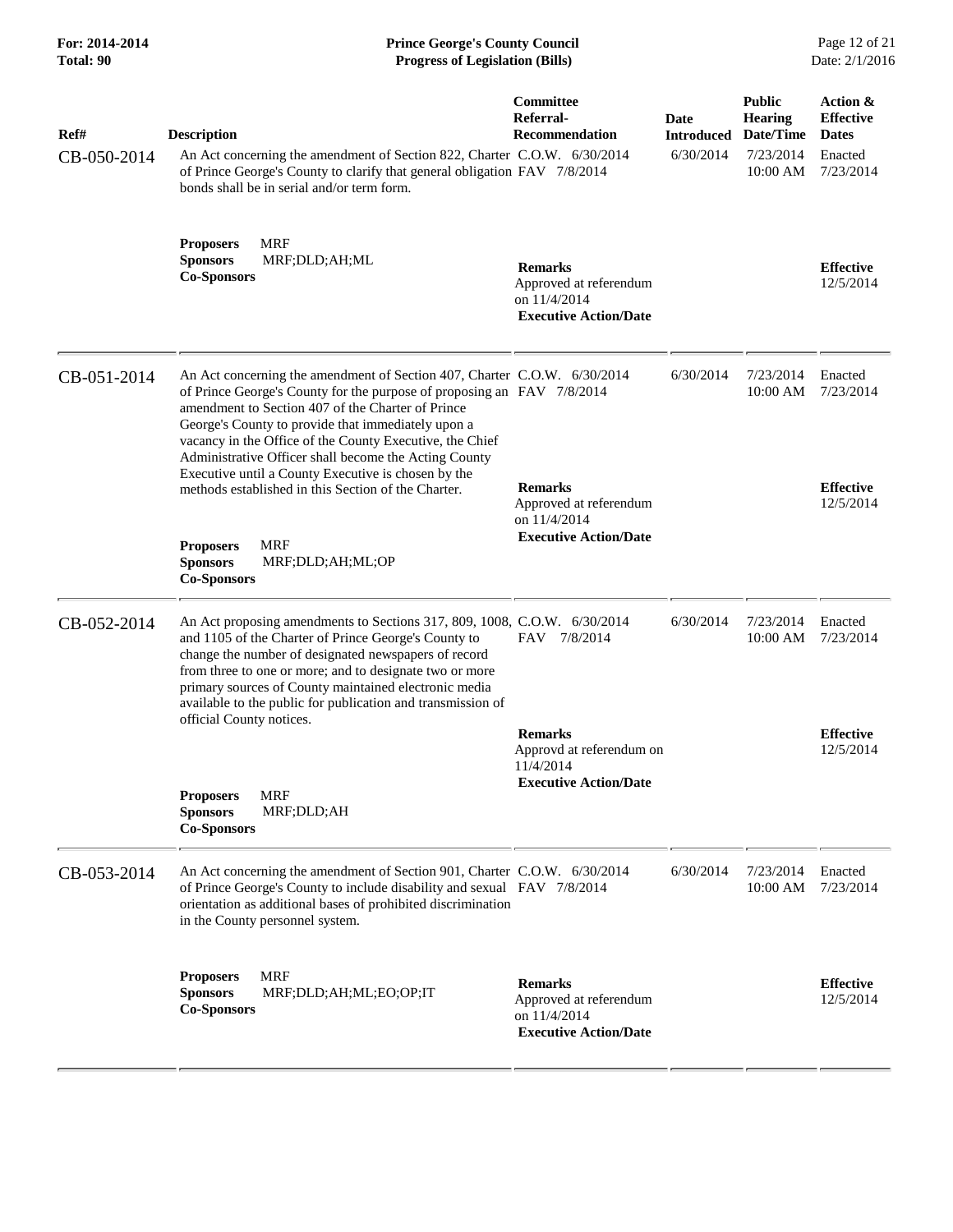| Ref#        | <b>Description</b>                                                                                                                                                                                                                                                                                                                                                                                                   | Committee<br>Referral-<br><b>Recommendation</b>                                             | Date<br><b>Introduced</b> | <b>Public</b><br><b>Hearing</b><br>Date/Time | Action &<br><b>Effective</b><br><b>Dates</b> |
|-------------|----------------------------------------------------------------------------------------------------------------------------------------------------------------------------------------------------------------------------------------------------------------------------------------------------------------------------------------------------------------------------------------------------------------------|---------------------------------------------------------------------------------------------|---------------------------|----------------------------------------------|----------------------------------------------|
| CB-054-2014 | An Act concerning the amendment of Section 307A,<br>Charter of Prince George's County for the purpose of<br>proposing an amendment to Section 307A of the Charter<br>of Prince George's County to increase the number of<br>consecutive terms that a person may serve on the County<br>Council or as County Executive from two terms to three                                                                        | C.0.W. 6/30/2014<br>6/30/2014<br>7/23/2014<br>FAV 7/8/2014<br>$10:00$ AM                    |                           |                                              | Enacted<br>7/23/2014                         |
|             | terms.<br><b>MRF</b><br><b>Proposers</b><br><b>Sponsors</b><br>MRF;DLD;AH;ML<br><b>Co-Sponsors</b>                                                                                                                                                                                                                                                                                                                   | <b>Remarks</b><br>Disapproved at referendum<br>on 11/4/2014<br><b>Executive Action/Date</b> |                           |                                              | <b>Effective</b>                             |
| CB-055-2014 | An Ordinance concerning Military Installation Overlay<br>("M-I-O") Zone for the purpose of establishing the<br>Military Installation Overlay ("M-I-O") Zone, providing<br>procedures fand restrictions for designation and approval<br>of the M-I-O Zone                                                                                                                                                             | PZED 6/30/2014<br>HELD 7/15/2014                                                            |                           |                                              | <b>Effective</b>                             |
|             | <b>DLD</b><br><b>Proposers</b><br><b>Sponsors</b><br><b>Co-Sponsors</b>                                                                                                                                                                                                                                                                                                                                              | <b>Remarks</b><br><b>Executive Action/Date</b>                                              |                           |                                              |                                              |
| CB-056-2014 | An Ordinance concerning Assisted Living Facilities for the PZED 6/30/2014<br>purpose of permitting Assisted Living Facilities in the<br>Mixed Use - Transportation Oriented (M-X-T) Zone<br>under certain circumstances.                                                                                                                                                                                             | FAV 7/15/2014                                                                               | 7/23/2014                 | 9/9/2014<br>1:30 PM                          | Enacted<br>9/23/2014                         |
|             | IT<br><b>Proposers</b><br>IT;AH;ML<br><b>Sponsors</b><br><b>Co-Sponsors</b>                                                                                                                                                                                                                                                                                                                                          | <b>Remarks</b><br><b>Executive Action/Date</b>                                              |                           |                                              | <b>Effective</b><br>11/10/2014               |
| CB-057-2014 | An Act concerning Tuition Assistance Program for the<br>purpose of revising the County's Tuition Assistance<br>Program to provide additional educational benefits to<br>further the development and growth of County employees;<br>establishing a Tuition Assistance Fund; specifying the<br>purposes and uses of the Fund; providing for the financing<br>and administration of the Fund; and generally relating to | PSFM 7/8/2014<br>10/2/2014<br>FAV                                                           |                           | 10/14/2014 11/12/2014 Enacted<br>12:00 PM    | 11/12/2014                                   |
|             | tuition assistance.                                                                                                                                                                                                                                                                                                                                                                                                  | <b>Remarks</b>                                                                              |                           |                                              | <b>Effective</b><br>1/20/2015                |
|             | IT;DLD;MRF;AH;ML;EO;OP;KT<br><b>Proposers</b><br><b>Sponsors</b><br>IT;DLD;MRF;AH;ML;EO;OP;KT<br><b>Co-Sponsors</b>                                                                                                                                                                                                                                                                                                  | <b>Executive Action/Date</b><br>US 12/3/2014                                                |                           |                                              |                                              |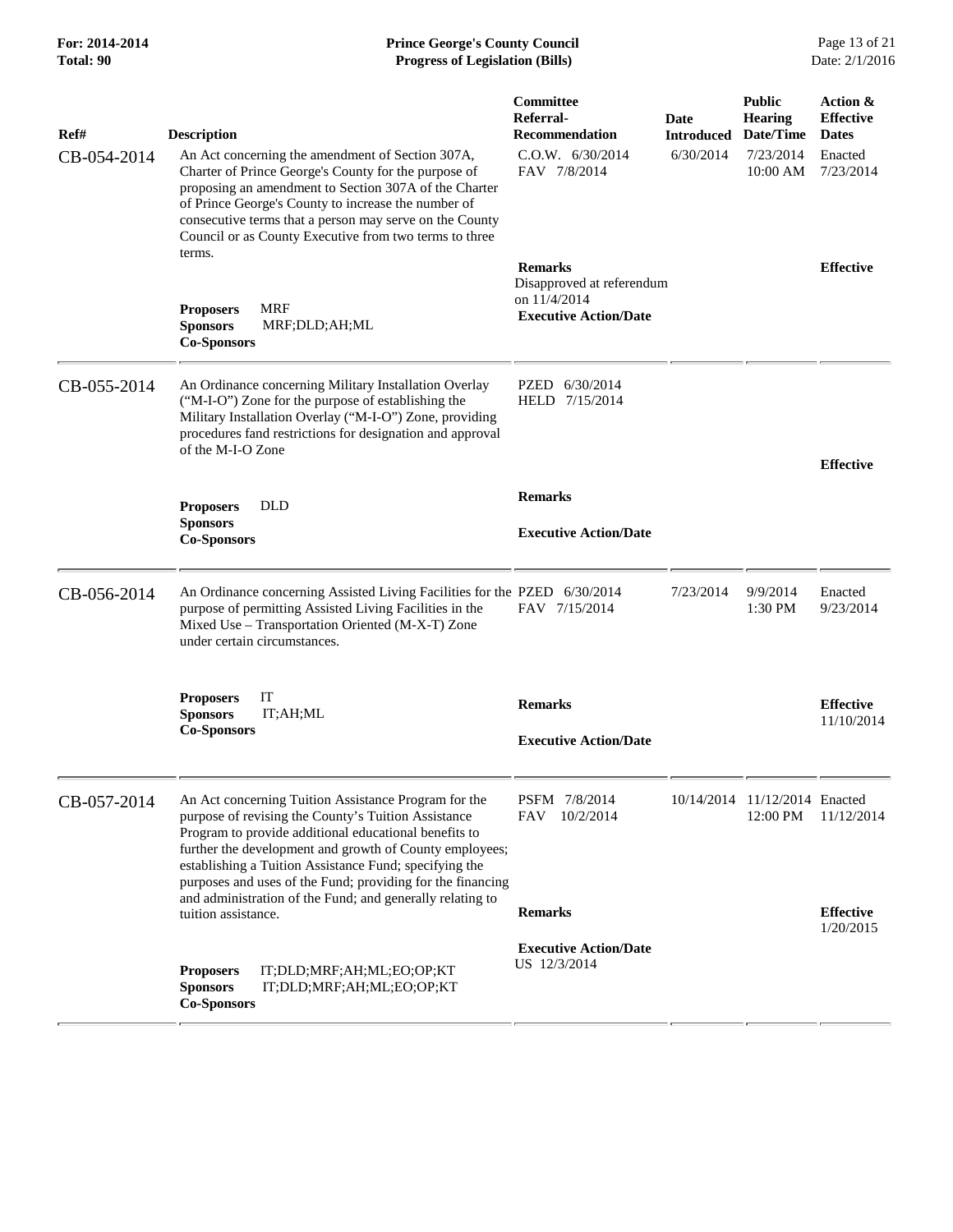| For: 2014-2014<br>Total: 90 | <b>Prince George's County Council</b><br>Page 14 of 21<br>Date: 2/1/2016<br><b>Progress of Legislation (Bills)</b>                                                                                                                                                                                                                                                        |                                                                                             |                                        |                                                                     |                                                                     |
|-----------------------------|---------------------------------------------------------------------------------------------------------------------------------------------------------------------------------------------------------------------------------------------------------------------------------------------------------------------------------------------------------------------------|---------------------------------------------------------------------------------------------|----------------------------------------|---------------------------------------------------------------------|---------------------------------------------------------------------|
| Ref#<br>CB-058-2014         | <b>Description</b><br>An Act concerning Supplementary Appropriations for the<br>purpose of declaring additional revenue and appropriating<br>to the Fiscal Year 2015 Special Revenue Fund to support<br>the acquisition of property                                                                                                                                       | <b>Committee</b><br>Referral-<br><b>Recommendation</b><br>C.O.W. 7/15/2014<br>FAV 7/23/2014 | Date<br><b>Introduced</b><br>7/23/2014 | <b>Public</b><br><b>Hearing</b><br>Date/Time<br>9/9/2014<br>1:30 PM | Action &<br><b>Effective</b><br><b>Dates</b><br>Enacted<br>9/9/2014 |
|                             | CO. EXEC.<br><b>Proposers</b><br><b>Sponsors</b><br>DLD<br><b>Co-Sponsors</b>                                                                                                                                                                                                                                                                                             | <b>Remarks</b><br><b>Executive Action/Date</b><br>S 9/19/2014                               |                                        |                                                                     | <b>Effective</b><br>11/4/2014                                       |
| CB-059-2014                 | An Ordinance concerning Detailed Site Plan, Specific<br>Design Plan, and Special Exception Application Notice for FAV(A) 9/23/2014<br>the purpose of requiring informational notice to the Prince<br>George's Chamber of Commerce and Greater Prince<br>George's Business Roundtable for Detailed Site Plan,<br>Specific Design Plan, and Special Exception applications. | PZED 7/23/2014                                                                              | 9/30/2014                              | 10/28/2014 Enacted<br>10:30 AM                                      | 10/28/2014                                                          |
|                             |                                                                                                                                                                                                                                                                                                                                                                           | <b>Remarks</b>                                                                              |                                        |                                                                     | <b>Effective</b>                                                    |
|                             | <b>Proposers</b><br>MRF;DLD<br><b>Sponsors</b><br>MRF;DLD<br><b>Co-Sponsors</b>                                                                                                                                                                                                                                                                                           | <b>Executive Action/Date</b>                                                                |                                        |                                                                     | 12/15/2014                                                          |
| CB-060-2014                 | An Ordinance concerning the R-55 Zone for the purpose<br>of amending the regulations for certain offices in the R-55<br>Zone.                                                                                                                                                                                                                                             | PZED 7/23/2014                                                                              |                                        |                                                                     |                                                                     |
|                             | <b>Proposers</b><br>EO                                                                                                                                                                                                                                                                                                                                                    | <b>Remarks</b>                                                                              |                                        |                                                                     | <b>Effective</b>                                                    |
|                             | <b>Sponsors</b><br><b>Co-Sponsors</b>                                                                                                                                                                                                                                                                                                                                     | <b>Executive Action/Date</b>                                                                |                                        |                                                                     |                                                                     |
| CB-061-2014                 | An Act concerning County Government Employment for<br>the purpose of creating a ten percent $(10\%)$ preference or<br>credit for county residents in the competitive filling of<br>vacancies in the Prince George's County Government.                                                                                                                                    | PSFM 7/23/2014                                                                              |                                        |                                                                     |                                                                     |
|                             |                                                                                                                                                                                                                                                                                                                                                                           | <b>Remarks</b>                                                                              |                                        |                                                                     | <b>Effective</b>                                                    |
|                             | MRF;DLD;AH;KT<br><b>Proposers</b><br><b>Sponsors</b><br><b>Co-Sponsors</b>                                                                                                                                                                                                                                                                                                | <b>Executive Action/Date</b>                                                                |                                        |                                                                     |                                                                     |
| CB-062-2014                 | An Act concerning Property Standards Penalties for the<br>purpose of generally increasing penalties for repeated<br>property standards violations, making such penalties<br>mandatory for properties subject to foreclosure, and<br>making such penalties ineligible for reduction.                                                                                       | THE 7/23/2014<br>FAV(A) 9/25/2014                                                           | 10/7/2014                              | 11/12/2014 Enacted<br>12:00 PM                                      | 11/12/2014                                                          |
|                             |                                                                                                                                                                                                                                                                                                                                                                           | <b>Remarks</b>                                                                              |                                        |                                                                     | <b>Effective</b>                                                    |
|                             | <b>Proposers</b><br>MRF;DLD;AH;KT<br><b>Sponsors</b><br>MRF;DLD;AH;KT;IT;OP<br><b>Co-Sponsors</b>                                                                                                                                                                                                                                                                         | <b>Executive Action/Date</b><br>S 11/20/2014                                                |                                        |                                                                     | 1/5/2015                                                            |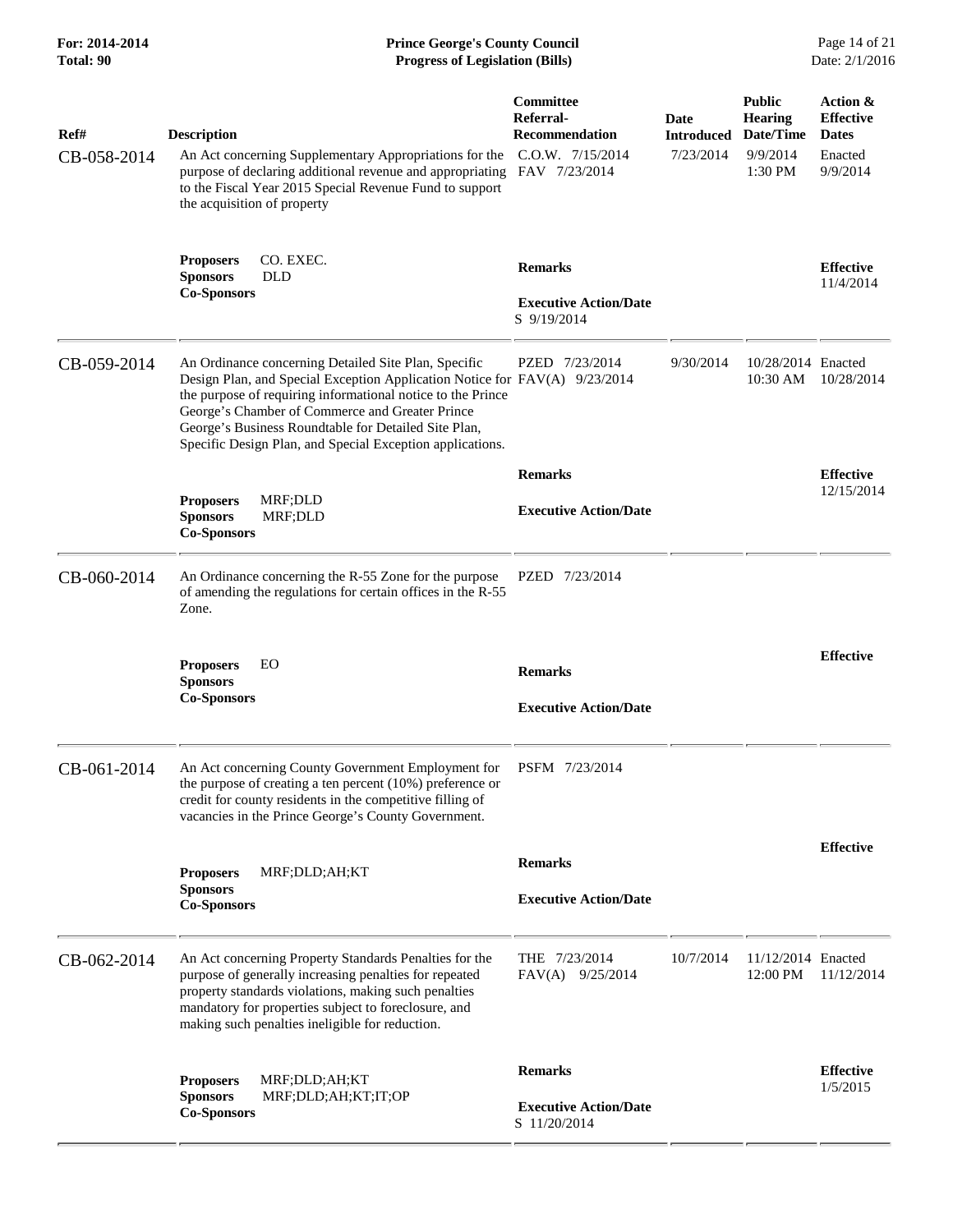| Ref#        | <b>Description</b>                                                                                                                                                                                                                                                                                                                                                               | Committee<br>Referral-<br><b>Recommendation</b> | Date<br><b>Introduced</b> | <b>Public</b><br><b>Hearing</b><br>Date/Time | Action &<br><b>Effective</b><br><b>Dates</b> |
|-------------|----------------------------------------------------------------------------------------------------------------------------------------------------------------------------------------------------------------------------------------------------------------------------------------------------------------------------------------------------------------------------------|-------------------------------------------------|---------------------------|----------------------------------------------|----------------------------------------------|
| CB-063-2014 | An Act concerning Residential Leases - Security Deposits THE 7/23/2014<br>for the purpose of altering the interest rate paid on a<br>security deposit under a residential lease at the end of a<br>tenancy; altering the time for mailing a certain notice;<br>providing for a delayed effective date; and generally<br>relating to the interest paid on security deposits under | FAV 9/25/2014                                   | 10/7/2014                 | 11/12/2014 Enacted<br>12:00 PM               | 11/12/2014                                   |
|             | residential leases.                                                                                                                                                                                                                                                                                                                                                              | <b>Remarks</b>                                  |                           |                                              | <b>Effective</b><br>1/1/2015                 |
|             | <b>DLD</b><br><b>Proposers</b><br>DLD;MRF;AH;IT<br><b>Sponsors</b><br><b>Co-Sponsors</b>                                                                                                                                                                                                                                                                                         | <b>Executive Action/Date</b><br>S 11/12/2014    |                           |                                              |                                              |
| CB-064-2014 | An Ordinance concerning Chesapeake Bay Critical Area<br>Variances and the Board of Zoning Appeals and<br>Grandfathering of Affected Property for the purpose of<br>providing specific authority to the Board of Zoning<br>Appeals to grant variances from the requirements of this<br>subtitle for property located within the Chesapeake Bay                                    | PZED 9/2/2014<br>FAV(A) 9/16/2014               | 9/30/2014                 | 10/28/2014 Enacted<br>10:30 AM               | 10/28/2014                                   |
|             | Critical Area of the County, providing certain procedural<br>requirements for the exercise of said power and duty by                                                                                                                                                                                                                                                             | <b>Remarks</b>                                  |                           |                                              | <b>Effective</b>                             |
|             | the Board of Zoning Appeals, making certain clarifying                                                                                                                                                                                                                                                                                                                           |                                                 |                           |                                              | 12/15/2014                                   |
|             | amendments relating to variances for property located<br>within the Chesapeake Bay Critical Area of the County,<br>and for the purpose of providing the appropriate<br>grandfathering provisions for property impacted by the<br>Chesapeake Bay Critical Area Sectional Map Amendment.                                                                                           | <b>Executive Action/Date</b>                    |                           |                                              |                                              |
|             | <b>Proposers</b><br>M-NCPPC<br><b>Sponsors</b><br><b>MRF</b><br>Co-Sponsors                                                                                                                                                                                                                                                                                                      |                                                 |                           |                                              |                                              |
| CB-065-2014 | An Act adopting an updated Chesapeake Bay Critical Area PZED 9/2/2014<br>Overlay Zone, ensuring that approved Conservation Plans, FAV(A) 9/16/2014<br>Conservation Agreements, and any associated<br>Conservation Easements located within the adopted<br>boundaries remain in full force and effect, amending<br>certain development standards for properties located           |                                                 | 9/30/2014                 | 10/28/2014 Enacted<br>10:30 AM               | 10/28/2014                                   |
|             | within certain portions the Chesapeake Bay Critical Area<br>of the County, and clarifying the authority of the Board of Remarks                                                                                                                                                                                                                                                  |                                                 |                           |                                              | <b>Effective</b>                             |
|             | Zoning Appeals to grant variances from the requirements<br>of Subtitle 27 of the County Code for property located<br>within the Chesapeake Bay Critical Area.                                                                                                                                                                                                                    | <b>Executive Action/Date</b><br>S 11/12/2014    |                           |                                              | 1/1/2015                                     |
|             | <b>Proposers</b><br>M-NCPPC<br><b>Sponsors</b><br><b>MRF</b><br><b>Co-Sponsors</b>                                                                                                                                                                                                                                                                                               |                                                 |                           |                                              |                                              |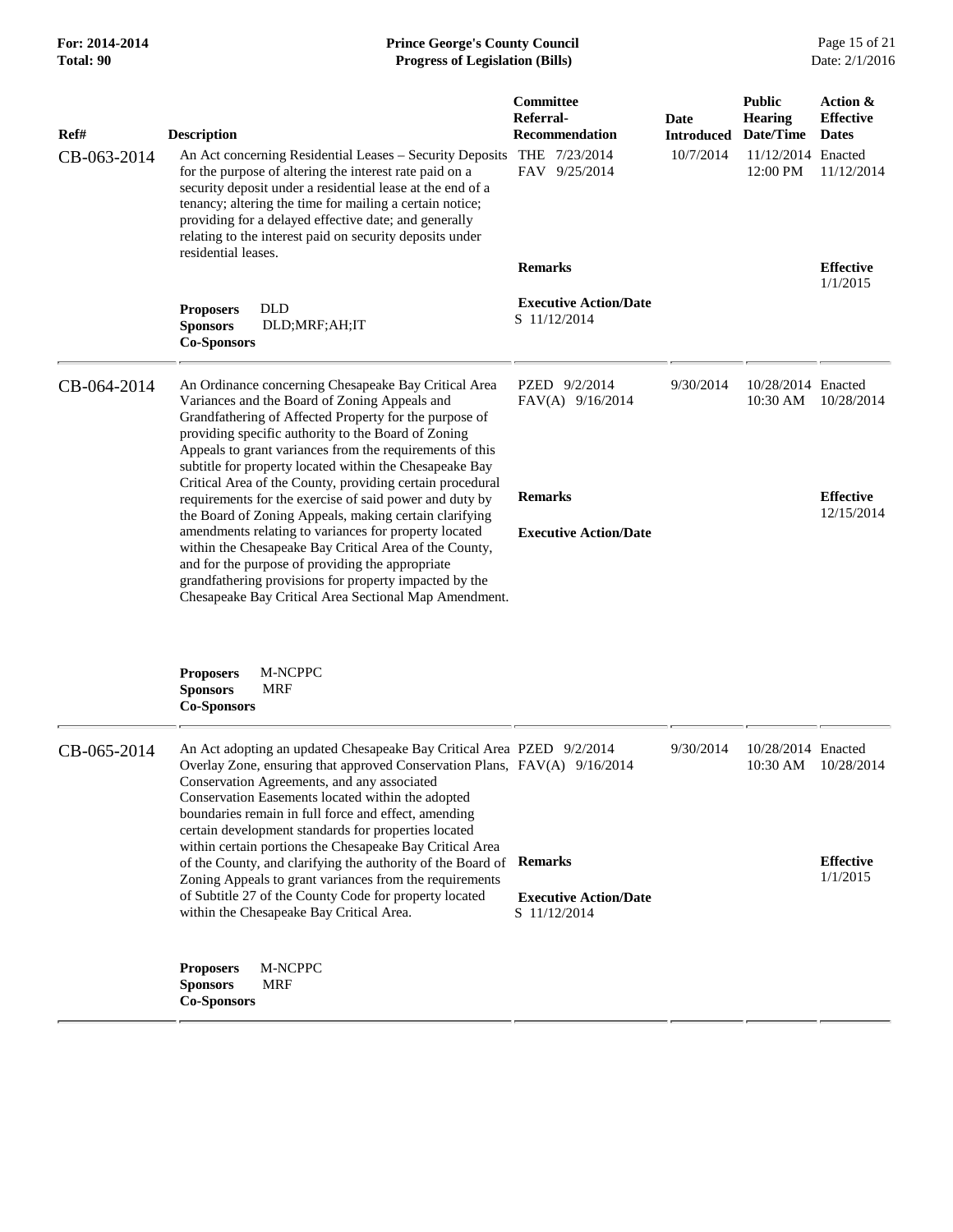| Ref#        | <b>Description</b>                                                                                                                                                                                                                                                                                                                                                                                                                                                | Committee<br>Referral-<br><b>Recommendation</b> | Date<br><b>Introduced</b> | <b>Public</b><br><b>Hearing</b><br>Date/Time | Action &<br><b>Effective</b><br><b>Dates</b> |
|-------------|-------------------------------------------------------------------------------------------------------------------------------------------------------------------------------------------------------------------------------------------------------------------------------------------------------------------------------------------------------------------------------------------------------------------------------------------------------------------|-------------------------------------------------|---------------------------|----------------------------------------------|----------------------------------------------|
| CB-066-2014 | An Act concerning Tree Canopy Coverage Ordinance -<br>Exemptions for the purpose of providing certain<br>exemptions from requirements of the Tree Canopy<br>Coverage Ordinance set forth in Subtitle 25 of the County<br>Code for properties located within the Chesapeake Bay<br>Critical Area Overlay Zones of the County.                                                                                                                                      | PZED 9/2/2014<br>FAV 9/16/2014                  | 9/30/2014                 | 10/28/2014 Enacted<br>10:30 AM               | 10/28/2014                                   |
|             |                                                                                                                                                                                                                                                                                                                                                                                                                                                                   | <b>Remarks</b>                                  |                           |                                              | <b>Effective</b><br>1/1/2015                 |
|             | M-NCPPC<br><b>Proposers</b><br><b>MRF</b><br><b>Sponsors</b><br><b>Co-Sponsors</b>                                                                                                                                                                                                                                                                                                                                                                                | <b>Executive Action/Date</b><br>S 11/12/2014    |                           |                                              |                                              |
| CB-067-2014 | An Act concerning Local Economic Opportunity for the<br>purpose of enhancing the County's economic development FAV(A) 10/2/2014<br>by expanding the applicability of procurement assistance<br>for County-based minority businesses, County-based<br>businesses, and minority businesses; establishing a<br>"County-located business" certification; and prescribing<br>requirements and assistance for certified County-located                                  | PSFM 9/2/2014                                   | 10/7/2014                 | 11/12/2014 Enacted<br>$12:00 \text{ AM}$     | 11/12/2014                                   |
|             | businesses.                                                                                                                                                                                                                                                                                                                                                                                                                                                       | <b>Remarks</b>                                  |                           |                                              | <b>Effective</b><br>1/5/2015                 |
|             | MRF;DLD;IT<br><b>Proposers</b><br><b>Sponsors</b><br>MRF;DLD;IT;AH<br><b>Co-Sponsors</b>                                                                                                                                                                                                                                                                                                                                                                          | <b>Executive Action/Date</b><br>S 11/20/2014    |                           |                                              |                                              |
| CB-068-2014 | An Act concerning Compensation of Elected Officials for<br>the purpose of administratively codifying determinations<br>of the Compensation Review Board, in accordance with<br>procedures set forth in the Charter and in compliance with<br>State law, including the Compensation Review Board's<br>recommendations to amend the compensation of the                                                                                                             | C.O.W. 9/2/2014<br>FAV 9/2/2014                 | 9/2/2014                  | 9/23/2014<br>10:00 AM                        | Enacted<br>9/23/2014                         |
|             | County Executive and County Council members, including<br>for the Chair and Vice-Chair of the County Council;<br>codifying the Compensation Review Board's<br>recommendations to provide for an increase in the County Executive Action/Date<br>contribution to a certain Plan for the County Executive and S 10/6/2014<br>County Council members; making certain references to<br>State law; and generally relating to the compensation of<br>elected officials. | <b>Remarks</b>                                  |                           |                                              | <b>Effective</b><br>11/21/2014               |
|             | <b>Proposers</b><br><b>MRF</b><br><b>Sponsors</b><br><b>MRF</b><br><b>Co-Sponsors</b>                                                                                                                                                                                                                                                                                                                                                                             |                                                 |                           |                                              |                                              |
| CB-069-2014 | An Act establishing the homestead property tax credit for<br>the County property tax for the taxable year beginning<br>July 1, 2015, as required by State law                                                                                                                                                                                                                                                                                                     | $C.0.W.$ 9/2/2014<br>FAV 9/9/2014               | 9/2/2014                  | 9/23/2014<br>10:00 AM                        | Enacted<br>9/23/2014                         |
|             | CO. EXEC.<br><b>Proposers</b><br><b>Sponsors</b><br>MRF;DLD;ML;OP<br><b>Co-Sponsors</b>                                                                                                                                                                                                                                                                                                                                                                           | <b>Remarks</b>                                  |                           |                                              | <b>Effective</b><br>11/21/2014               |
|             |                                                                                                                                                                                                                                                                                                                                                                                                                                                                   | <b>Executive Action/Date</b><br>S 10/6/2014     |                           |                                              |                                              |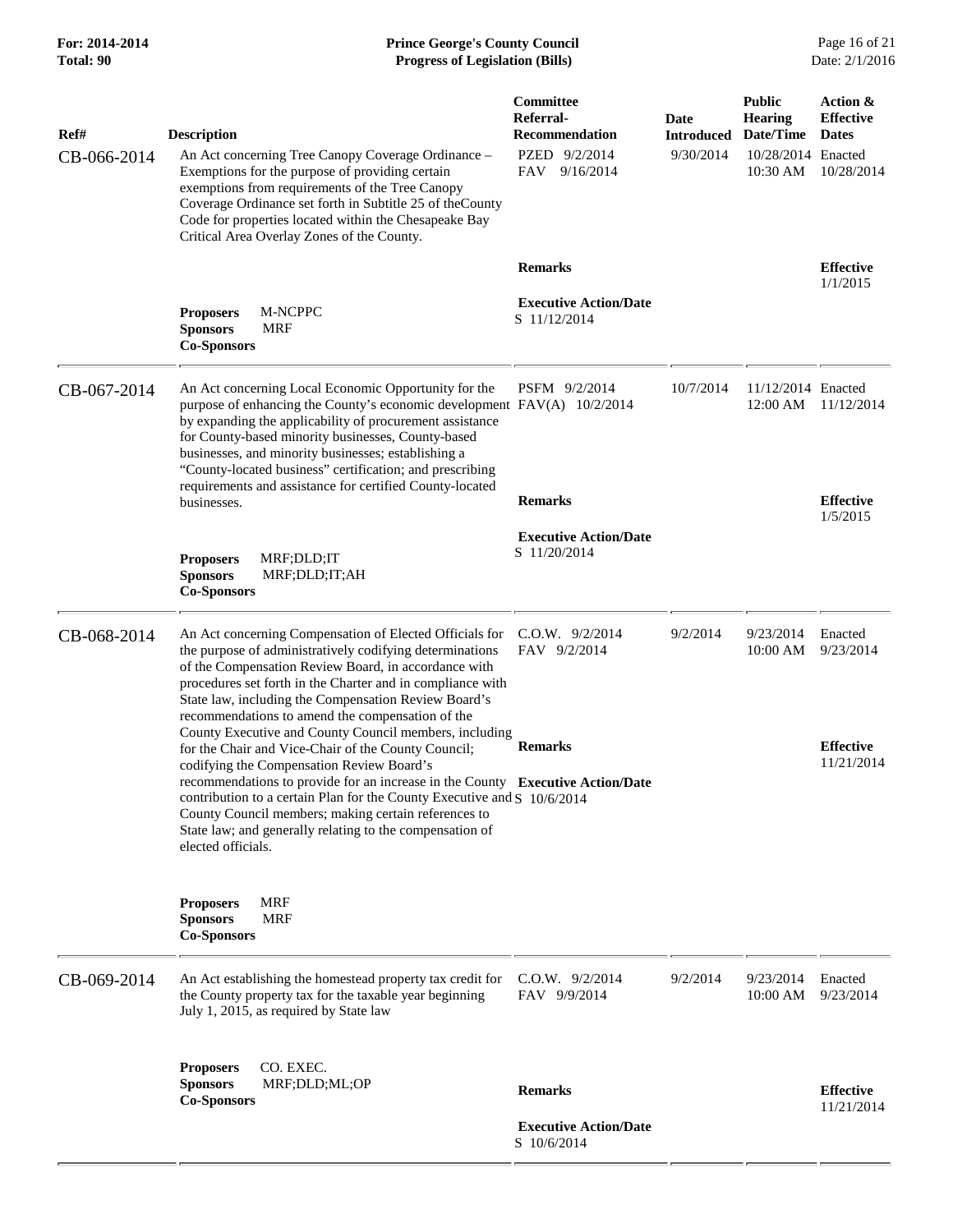| Ref#<br>CB-070-2014 | <b>Description</b><br>An Ordinance concerning Eleemosynary or Philanthropic<br>Institution in the O-S and R-E Zone for the purpose of<br>providing an exception to the special exception<br>requirement for eleemosynary or philanthropic institutions<br>in the Open Space (O-S) and Residential – Estate (R-E)<br>Zones, under certain circumstances. | Committee<br>Referral-<br><b>Recommendation</b><br>PZED 9/2/2014<br>FAV 9/16/2014 | Date<br><b>Introduced</b><br>9/2/2014 | <b>Public</b><br><b>Hearing</b><br>Date/Time<br>10/7/2014<br>10:00 AM | Action &<br><b>Effective</b><br><b>Dates</b><br>Enacted<br>10/7/2014 |
|---------------------|---------------------------------------------------------------------------------------------------------------------------------------------------------------------------------------------------------------------------------------------------------------------------------------------------------------------------------------------------------|-----------------------------------------------------------------------------------|---------------------------------------|-----------------------------------------------------------------------|----------------------------------------------------------------------|
|                     | <b>MRF</b><br><b>Proposers</b><br><b>Sponsors</b><br><b>MRF</b><br><b>Co-Sponsors</b>                                                                                                                                                                                                                                                                   | <b>Remarks</b><br><b>Executive Action/Date</b>                                    |                                       |                                                                       | <b>Effective</b><br>10/7/2014                                        |
| CB-071-2014         | An Ordinance concerning Waterless Automobile Detailing PZED 9/2/2014<br>for the purpose of defining Waterless Automobile<br>Detailing and providing for Waterless Automobile<br>Detailing as a permitted use in the Commercial Shopping<br>Center (C-S-C) Zone.                                                                                         | FAV(A) 9/17/2014                                                                  | 9/30/2014                             | 10/28/2014 Enacted<br>10:30 AM                                        | 10/28/2014                                                           |
|                     | <b>WC</b><br><b>Proposers</b><br><b>Sponsors</b><br>WC<br><b>Co-Sponsors</b>                                                                                                                                                                                                                                                                            | <b>Remarks</b><br><b>Executive Action/Date</b>                                    |                                       |                                                                       | <b>Effective</b><br>12/15/2014                                       |
| CB-072-2014         | An Ordinance concerning home occupations for the<br>purpose of amending the definition of home occupation to FAV 9/17/2014<br>include the practice of acupuncture.                                                                                                                                                                                      | PZED 9/2/2014                                                                     | 9/30/2014                             | 10/28/2014 Enacted<br>10:30 AM                                        | 10/28/2014                                                           |
|                     | EO<br><b>Proposers</b><br>EO;WC;OP<br><b>Sponsors</b><br><b>Co-Sponsors</b>                                                                                                                                                                                                                                                                             | <b>Remarks</b><br><b>Executive Action/Date</b>                                    |                                       |                                                                       | <b>Effective</b><br>12/15/2014                                       |
| CB-073-2014         | An Ordinance amending the definition of Outdoor<br>Advertising Sign (Billboard) to include Digital Billboard,<br>generally amending regulations for Outdoor Advertising<br>Signs, and providing additional standards for Digital<br>Billboards.                                                                                                         | PZED 9/9/2014<br>HELD 9/23/2014                                                   |                                       |                                                                       | <b>Effective</b>                                                     |
|                     | AH<br><b>Proposers</b><br><b>Sponsors</b><br><b>Co-Sponsors</b>                                                                                                                                                                                                                                                                                         | <b>Remarks</b><br><b>Executive Action/Date</b>                                    |                                       |                                                                       |                                                                      |
| CB-074-2014         | An Ordinance concerning the C-S-C Zone for the purpose PZED 9/9/2014<br>of permitting the conversion of an office building from<br>commercial use to residential use in the C-S-C Zone,<br>under certain circumstances.                                                                                                                                 | $FAV(A)$ 9/16/2014                                                                | 9/30/2014                             | 10/28/2014 Enacted<br>10:30 AM                                        | 10/28/2014                                                           |
|                     | <b>OP</b><br><b>Proposers</b><br><b>Sponsors</b><br>OP;AH;DLD<br><b>Co-Sponsors</b>                                                                                                                                                                                                                                                                     | <b>Remarks</b><br><b>Executive Action/Date</b>                                    |                                       |                                                                       | <b>Effective</b><br>12/15/2014                                       |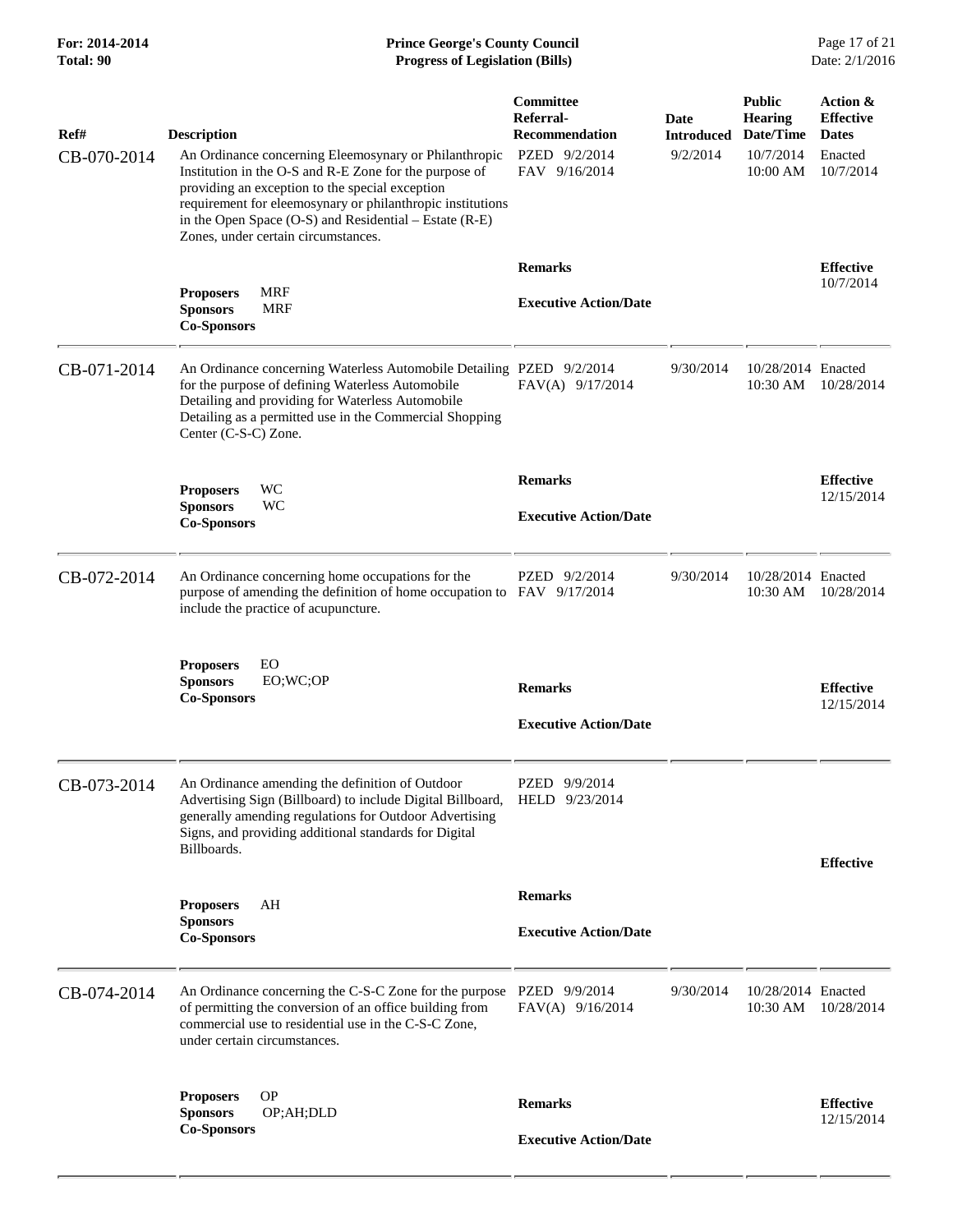| For: 2014-2014<br>Total: 90 | <b>Prince George's County Council</b><br><b>Progress of Legislation (Bills)</b><br>Date: 2/1/2016                                                                                                                                                                                                                                                             |                                                                |                                        |                                                                                |                                                            |
|-----------------------------|---------------------------------------------------------------------------------------------------------------------------------------------------------------------------------------------------------------------------------------------------------------------------------------------------------------------------------------------------------------|----------------------------------------------------------------|----------------------------------------|--------------------------------------------------------------------------------|------------------------------------------------------------|
| Ref#<br>CB-075-2014         | <b>Description</b><br>An Ordinance concerning the O-S Zone for the purpose of PZED 9/9/2014<br>permitting public safety fraternal organization private clubs FAV 9/16/2014<br>in the Open Space (O-S) Zone, under certain<br>circumstances.                                                                                                                   | <b>Committee</b><br>Referral-<br><b>Recommendation</b>         | Date<br><b>Introduced</b><br>9/30/2014 | <b>Public</b><br><b>Hearing</b><br>Date/Time<br>10/28/2014 Enacted<br>10:30 AM | Action &<br><b>Effective</b><br><b>Dates</b><br>10/28/2014 |
|                             | <b>MRF</b><br><b>Proposers</b><br><b>Sponsors</b><br>MRF;DLD<br><b>Co-Sponsors</b>                                                                                                                                                                                                                                                                            | <b>Remarks</b><br><b>Executive Action/Date</b>                 |                                        |                                                                                | <b>Effective</b><br>10/28/2014                             |
| CB-076-2014                 | An Act repealing provisions of the County Code<br>pertaining to Air Conditioning, Refrigeration and Heating FAV 9/25/2014<br>Servicing at the Department of the Environment                                                                                                                                                                                   | THE 9/16/2014                                                  | 10/7/2014                              | 11/12/2014 Enacted                                                             | 12:00 AM 11/12/2014                                        |
|                             | CO. EXEC.<br><b>Proposers</b><br><b>Sponsors</b><br><b>MRF</b><br><b>Co-Sponsors</b>                                                                                                                                                                                                                                                                          | <b>Remarks</b><br><b>Executive Action/Date</b><br>S 11/20/2014 |                                        |                                                                                | <b>Effective</b><br>1/5/2015                               |
| CB-077-2014                 | An Act amending provisions of the Personnel Law so that PSFM 9/16/2014<br>the leave year for annual, sick, military and personal leave FAV 10/2/2014<br>will be for a common period that will begin January 1 and<br>end December 31, which is the same as the calendar year,<br>and allow for leave to be taken in increments of<br>one-quarter $(1/4)$ hour |                                                                | 10/7/2014                              | 11/12/2014 Enacted                                                             | 12:00 AM 11/12/2014                                        |
|                             |                                                                                                                                                                                                                                                                                                                                                               | <b>Remarks</b>                                                 |                                        |                                                                                | <b>Effective</b>                                           |
|                             | CO. EXEC.<br><b>Proposers</b><br>MRF;WC;DLD;AH;EO;KT;IT<br><b>Sponsors</b><br><b>Co-Sponsors</b>                                                                                                                                                                                                                                                              | <b>Executive Action/Date</b><br>S 11/12/2014                   |                                        |                                                                                | 12/30/2014                                                 |
| CB-078-2014                 | An Act concerning Administration for the purpose of<br>prohibiting certain employers from conducting a criminal<br>background check or otherwise inquiring into an<br>applicant's criminal record during the interview process<br>under certain conditions; requiring certain employers to<br>provide prior notice to an applicant or employee when           | PSFM 9/16/2014<br>FAV(A) 10/16/2014                            |                                        | 10/21/2014 11/19/2014 Enacted                                                  | 10:00 AM 11/19/2014                                        |
|                             | taking an adverse action concerning the applicant's or<br>employee's employment; providing for enforcement by the Remarks<br>Executive Director of the Human Relations Commission;<br>and generally regulating the use of criminal records in the<br>hiring process by certain employers.                                                                     | <b>Executive Action/Date</b><br>S 12/4/2014                    |                                        |                                                                                | <b>Effective</b><br>1/20/2015                              |
|                             | <b>OP</b><br><b>Proposers</b><br><b>Sponsors</b><br>OP;KT;AH;MRF;DLD<br><b>Co-Sponsors</b>                                                                                                                                                                                                                                                                    |                                                                |                                        |                                                                                |                                                            |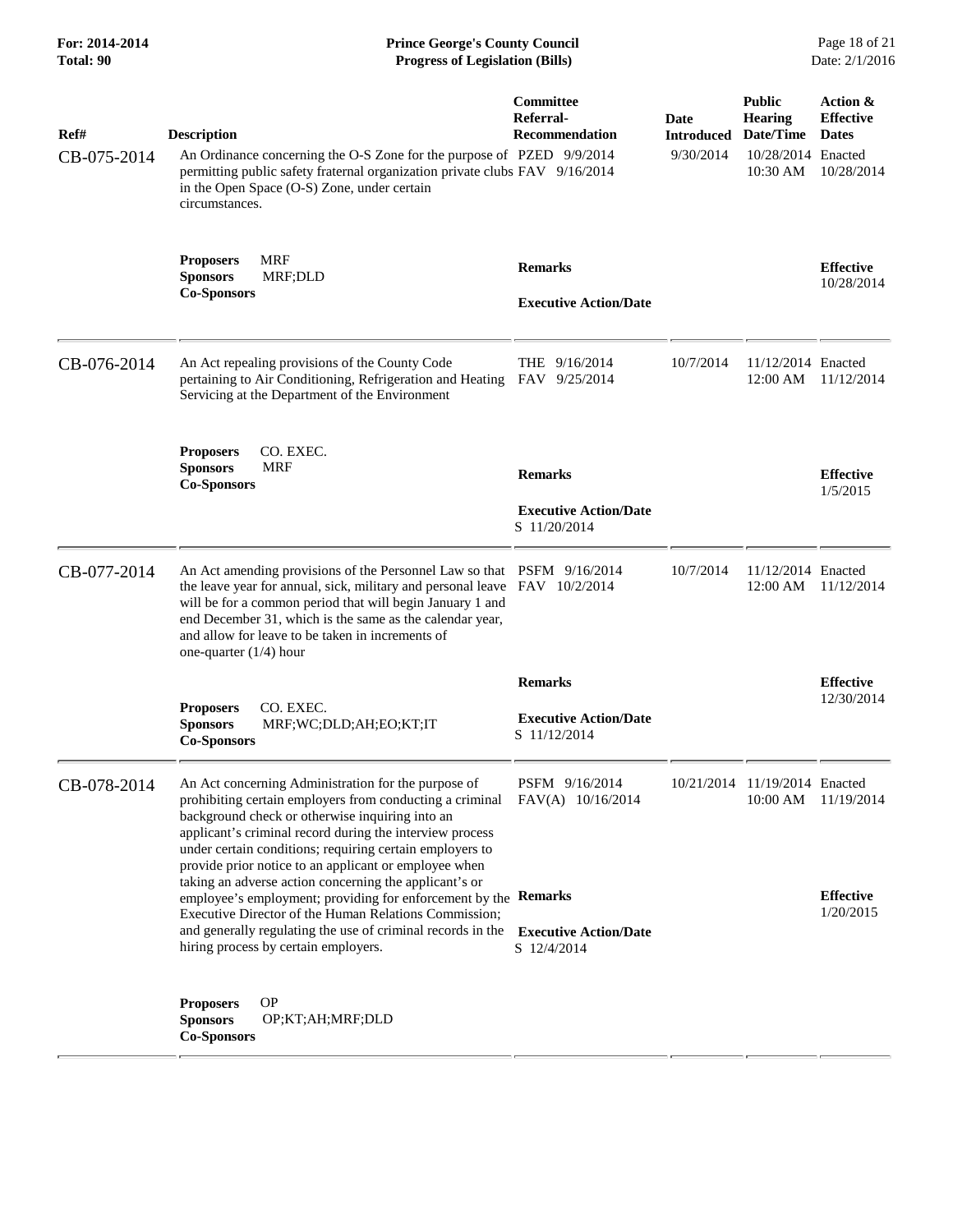## **For: 2014-2014 Prince George's County Council** Page 19 of 21<br> **Prince George's County Council** Page 19 of 21<br> **Progress of Legislation (Bills)** Date: 2/1/2016 **Total: 90 Progress of Legislation (Bills)**

| Ref#        | <b>Description</b>                                                                                                                                                                                                                                                                                                                          | Committee<br>Referral-<br><b>Recommendation</b> | Date<br><b>Introduced</b> | <b>Public</b><br><b>Hearing</b><br>Date/Time | Action &<br><b>Effective</b><br><b>Dates</b> |
|-------------|---------------------------------------------------------------------------------------------------------------------------------------------------------------------------------------------------------------------------------------------------------------------------------------------------------------------------------------------|-------------------------------------------------|---------------------------|----------------------------------------------|----------------------------------------------|
| CB-079-2014 | An Act concerning Human Trafficking - Lodging<br>Establishments - Room Rental for the purpose of<br>prohibiting lodging establishments from renting rooms by<br>the hour; and generally relating to lodging establishment<br>regulation in the County.                                                                                      | PSFM 9/23/2014<br>FAV(A) 10/9/2014              |                           | 10/21/2014 11/19/2014 Enacted<br>10:00 AM    | 11/19/2014                                   |
|             | KT;EO<br><b>Proposers</b>                                                                                                                                                                                                                                                                                                                   | <b>Remarks</b>                                  |                           |                                              | <b>Effective</b><br>4/1/2015                 |
|             | <b>Sponsors</b><br>KT;EO;AH;MRF;ML;OP<br><b>Co-Sponsors</b>                                                                                                                                                                                                                                                                                 | <b>Executive Action/Date</b><br>S 12/4/2014     |                           |                                              |                                              |
| CB-080-2014 | An Act concerning Human Trafficking - Lodging<br>Establishments - Employee Training for the purpose of<br>requiring lodging establishments to provide certain<br>employee training; requiring lodging establishments to<br>perform annual employee training certification; and<br>generally relating to lodging establishment regulation in | PSFM 9/23/2014<br>FAV(A) 10/9/2014              | 10/21/2014                | 11/19/2014 Enacted<br>10:00 AM               | 11/19/2014                                   |
|             | the County.                                                                                                                                                                                                                                                                                                                                 | <b>Remarks</b>                                  |                           |                                              | <b>Effective</b><br>1/20/2015                |
|             | KТ<br><b>Proposers</b><br><b>Sponsors</b><br>KT;ML;EO;AH<br><b>Co-Sponsors</b>                                                                                                                                                                                                                                                              | <b>Executive Action/Date</b><br>S 12/4/2014     |                           |                                              |                                              |
| CB-081-2014 | An Act concerning massage establishment licensing for the PSFM 9/23/2014<br>purpose of amending the County Code provisions for<br>licensing of massage establishments, operators, managers<br>and technicians to require certain information and<br>generally related to licensing of massage establishments.                               | $FAV(A)$ 10/9/2014                              | 10/21/2014                | 11/19/2014 Enacted<br>10:00 AM               | 11/19/2014                                   |
|             | KT<br><b>Proposers</b>                                                                                                                                                                                                                                                                                                                      | <b>Remarks</b>                                  |                           |                                              | <b>Effective</b><br>1/20/2015                |
|             | <b>Sponsors</b><br>KT;ML;AH;MRF<br><b>Co-Sponsors</b>                                                                                                                                                                                                                                                                                       | <b>Executive Action/Date</b><br>S 12/4/2014     |                           |                                              |                                              |
| CB-082-2014 | An Act concerning the Nuisance Abatement Board for the PSFM 9/23/2014<br>purpose of amending the provisions concerning the<br>administration and functions of the Prince George's<br>County Nuisance Abatement Board.                                                                                                                       | FAV(A) 10/9/2014                                |                           | 10/21/2014 11/19/2014 Enacted<br>10:00 AM    | 11/19/2014                                   |
|             | EO;KT<br><b>Proposers</b><br><b>Sponsors</b><br>EO;KT;ML;MRF;OP                                                                                                                                                                                                                                                                             | <b>Remarks</b>                                  |                           |                                              | <b>Effective</b>                             |
|             | <b>Co-Sponsors</b>                                                                                                                                                                                                                                                                                                                          | <b>Executive Action/Date</b><br>S 12/4/2014     |                           |                                              | 1/20/2015                                    |
| CB-083-2014 | An Act repealing provisions of the Prince George's<br>County Code that pertain to licenses for Child Care<br>Facilities                                                                                                                                                                                                                     | HEHS 9/23/2014<br>10/9/2014<br>FAV              | 10/21/2014                | 11/19/2014 Enacted<br>10:00 AM               | 11/19/2014                                   |
|             | CO. EXEC.<br><b>Proposers</b><br><b>Sponsors</b><br>MRF;ML;OP                                                                                                                                                                                                                                                                               |                                                 |                           |                                              |                                              |
|             | <b>Co-Sponsors</b>                                                                                                                                                                                                                                                                                                                          | <b>Remarks</b>                                  |                           |                                              | <b>Effective</b><br>1/20/2015                |
|             |                                                                                                                                                                                                                                                                                                                                             | <b>Executive Action/Date</b><br>S 12/4/2014     |                           |                                              |                                              |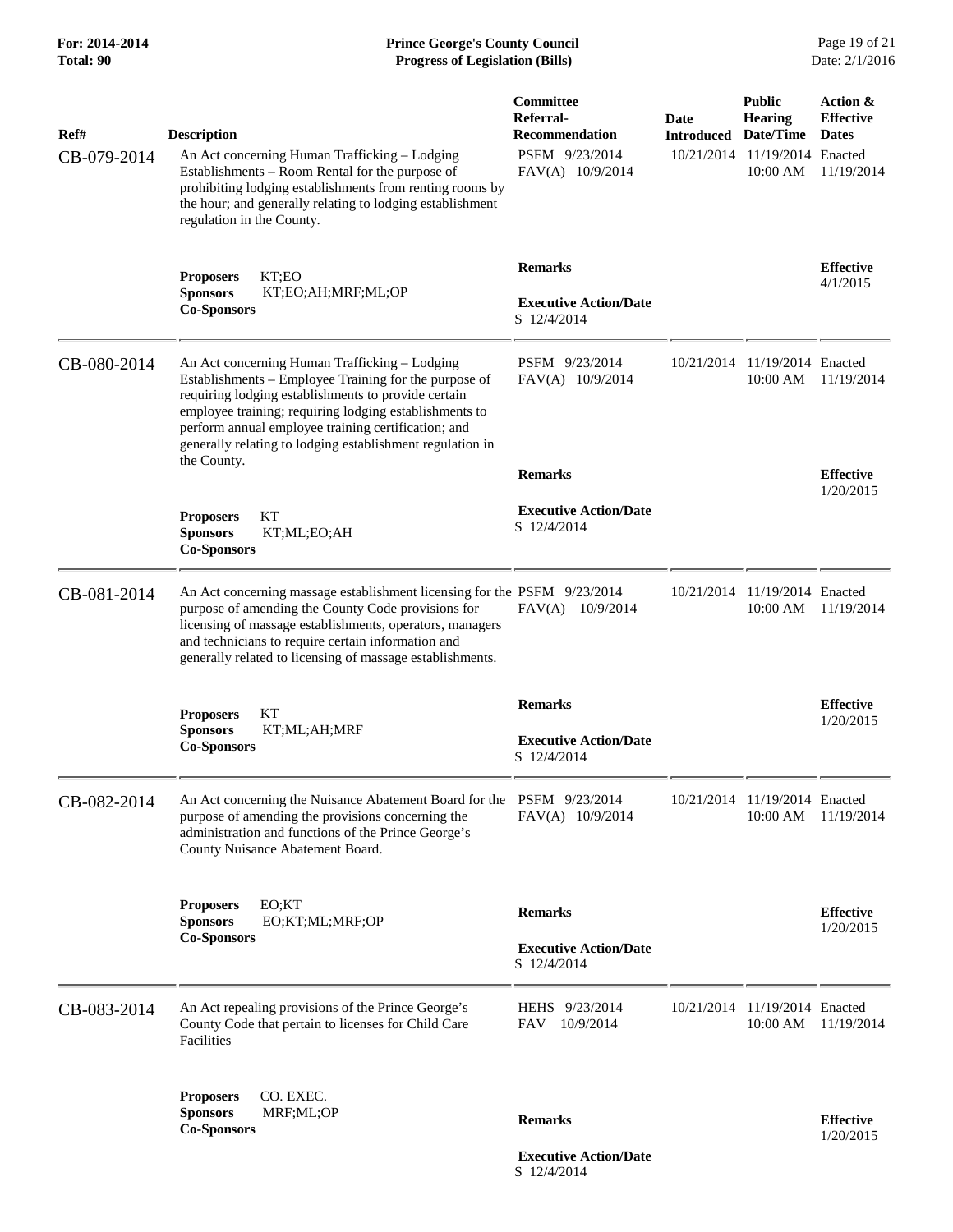**For: 2014-2014 Prince George's County Council** Page 20 of 21<br> **Prince George's County Council** Page 20 of 21<br> **Progress of Legislation (Bills)** Date: 2/1/2016 **Total: 90 Progress of Legislation (Bills)** 

| Ref#        | <b>Description</b>                                                                                                                                                                                                                                                                                                                 | Committee<br>Referral-<br><b>Recommendation</b>                | Date<br><b>Introduced Date/Time</b> | <b>Public</b><br>Hearing                  | Action &<br><b>Effective</b><br><b>Dates</b> |
|-------------|------------------------------------------------------------------------------------------------------------------------------------------------------------------------------------------------------------------------------------------------------------------------------------------------------------------------------------|----------------------------------------------------------------|-------------------------------------|-------------------------------------------|----------------------------------------------|
| CB-084-2014 | An Act for the purpose of amending the Code of Ethics in PSFM 9/23/2014<br>order to conform to changes in State Ethics laws; changing FAV(A) 10/16/2014<br>certain responsibilities to the Office of Ethics and<br>Accountability; and changing the Board of Ethics<br>reporting period                                            |                                                                | 10/21/2014                          | $11/19/2014$ Enacted<br>10:00 AM          | 11/19/2014                                   |
|             | <b>Proposers</b><br>CO. EXEC.<br><b>Sponsors</b><br>IT<br><b>Co-Sponsors</b>                                                                                                                                                                                                                                                       | <b>Remarks</b><br><b>Executive Action/Date</b><br>S 12/4/2014  |                                     |                                           | <b>Effective</b><br>1/20/2015                |
| CB-085-2014 | An Act concerning the Human Relations Commission for<br>the purpose of updating and amending provisions of the<br>County Code pertaining to compensatory damages and<br>civil fines                                                                                                                                                | PSFM 9/23/2014<br>FAV 10/9/2014                                | 10/14/2014                          | 11/12/2014 Enacted<br>12:00 PM            | 11/12/2014                                   |
|             | CO. EXEC.<br><b>Proposers</b><br>KT;MRF;IT;OP<br><b>Sponsors</b><br><b>Co-Sponsors</b>                                                                                                                                                                                                                                             | <b>Remarks</b><br><b>Executive Action/Date</b><br>S 11/20/2014 |                                     |                                           | <b>Effective</b><br>1/5/2015                 |
| CB-086-2014 | An Act amending Subtitle 32 – Water Resources<br>Protection and Grading Code to expand and increase<br>participation in the Rain Check Rebate Program                                                                                                                                                                              | THE $9/30/2014$<br>FAV 10/16/2014                              |                                     | 10/21/2014 11/19/2014 Enacted<br>10:00 AM | 11/19/2014                                   |
|             | CO. EXEC.<br><b>Proposers</b><br><b>Sponsors</b><br>ML;EO;IT;DLD;MRF;KT;OP<br><b>Co-Sponsors</b>                                                                                                                                                                                                                                   | <b>Remarks</b><br><b>Executive Action/Date</b><br>S 12/4/2014  |                                     |                                           | <b>Effective</b><br>1/20/2015                |
| CB-087-2014 | An Act amending a provision of the County Code<br>pertaining to the number of voting members of the<br>Commission for Children, Youth, and Families                                                                                                                                                                                | HEHS 9/30/2014<br>10/9/2014<br>FAV                             |                                     | 10/21/2014 11/19/2014 Enacted<br>10:00 AM | 11/19/2014                                   |
|             | CO. EXEC.<br><b>Proposers</b><br><b>Sponsors</b><br>IT;DLD;OP;MRF;KT<br><b>Co-Sponsors</b>                                                                                                                                                                                                                                         | <b>Remarks</b><br><b>Executive Action/Date</b><br>S 12/4/2014  |                                     |                                           | <b>Effective</b><br>1/20/2015                |
| CB-088-2014 | An Ordinance concerning Priority Funding Areas -<br>Grading Permits - Exceptions - Procedures for the purpose FAV 10/15/2014<br>of authorizing, within Priority Funding Areas of the<br>County, issuance of a permit to commence rough grading<br>activities prior to detailed site plan approval, under certain<br>circumstances. | PZED 9/30/2014                                                 | 9/30/2014                           | 10/28/2014 Enacted<br>10:30 AM            | 10/28/2014                                   |
|             | EO<br><b>Proposers</b><br><b>Sponsors</b><br>EO;MRF<br><b>Co-Sponsors</b>                                                                                                                                                                                                                                                          | <b>Remarks</b><br><b>Executive Action/Date</b>                 |                                     |                                           | <b>Effective</b><br>12/15/2014               |